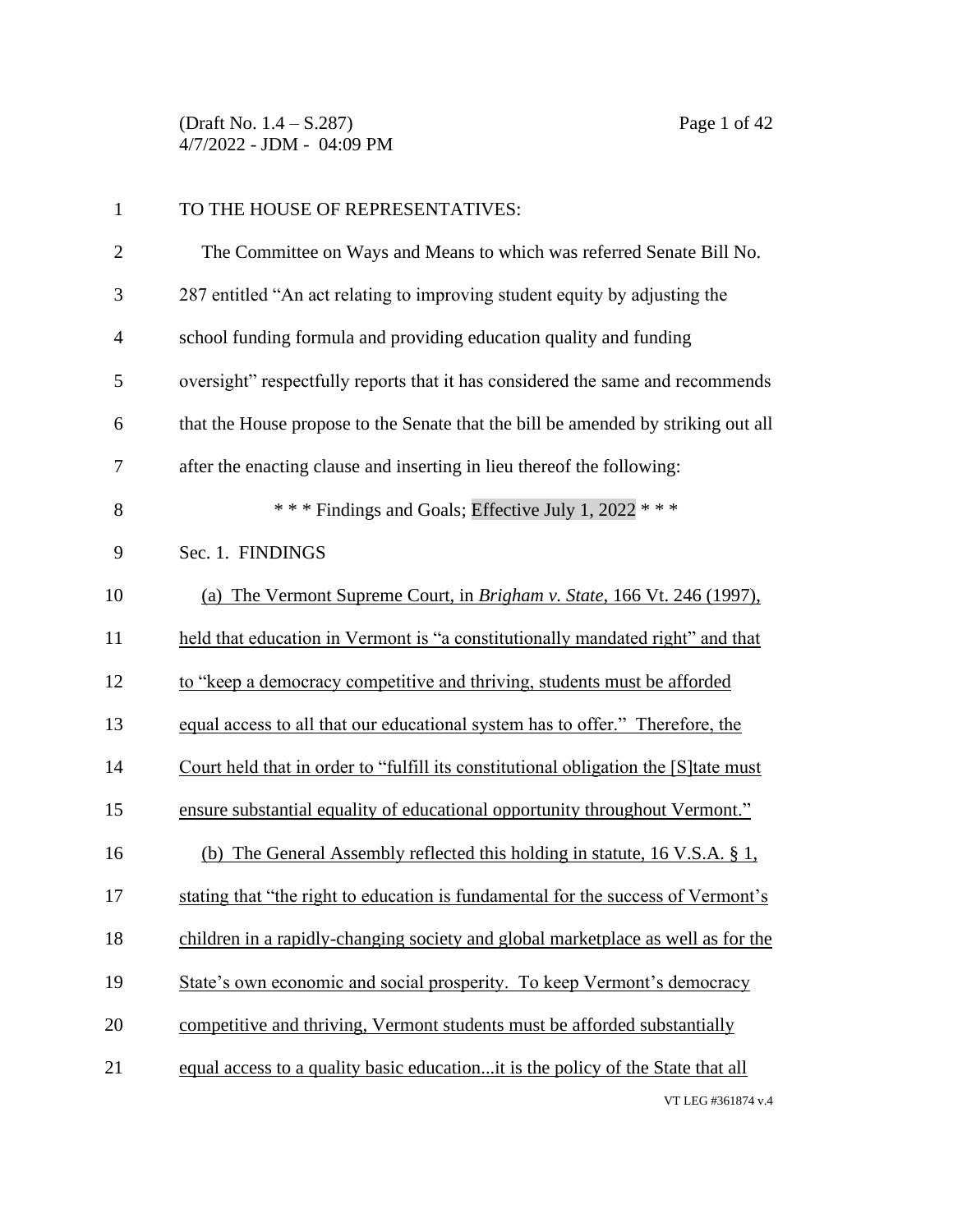(Draft No. 1.4 – S.287) Page 2 of 42 4/7/2022 - JDM - 04:09 PM

| $\mathbf{1}$   | Vermont children will be afforded educational opportunities that are             |
|----------------|----------------------------------------------------------------------------------|
| $\overline{2}$ | substantially equal although educational programs may vary from district to      |
| 3              | district."                                                                       |
| $\overline{4}$ | (c) Students come to school with dissimilar learning needs and                   |
| 5              | socioeconomic backgrounds that may require different types and levels of         |
| 6              | educational support for them to achieve common standards or outcomes.            |
| 7              | Similarly, schools in different contexts may also require different levels of    |
| 8              | resources due to their scale of operations or the price they must pay for key    |
| 9              | resources. Therefore, school districts with similar education property tax rates |
| 10             | may achieve significantly different student outcomes.                            |
| 11             | (d) 2018 Acts and Resolves No. 173, Sec. 11 directed the Agency of               |
| 12             | Education to study the efficacy of the current pupil weighting factors, which    |
| 13             | are used in Vermont's school funding formula to provide equitable tax capacity   |
| 14             | to local school districts for spending on various student needs, and to consider |
| 15             | whether increased or additional weighting factors should be included in the      |
| 16             | equalized pupil count.                                                           |
| 17             | (e) On December 24, 2019, the Agency issued its Pupil Weighting Factors          |
| 18             | Report, which was produced by a University of Vermont-Rutgers University         |
| 19             | team of researchers. The Report found that neither the cost factors              |
| 20             | incorporated in the weighing formula nor the values of the current weights       |
| 21             | reflect contemporary educational circumstances and costs and that stakeholders   |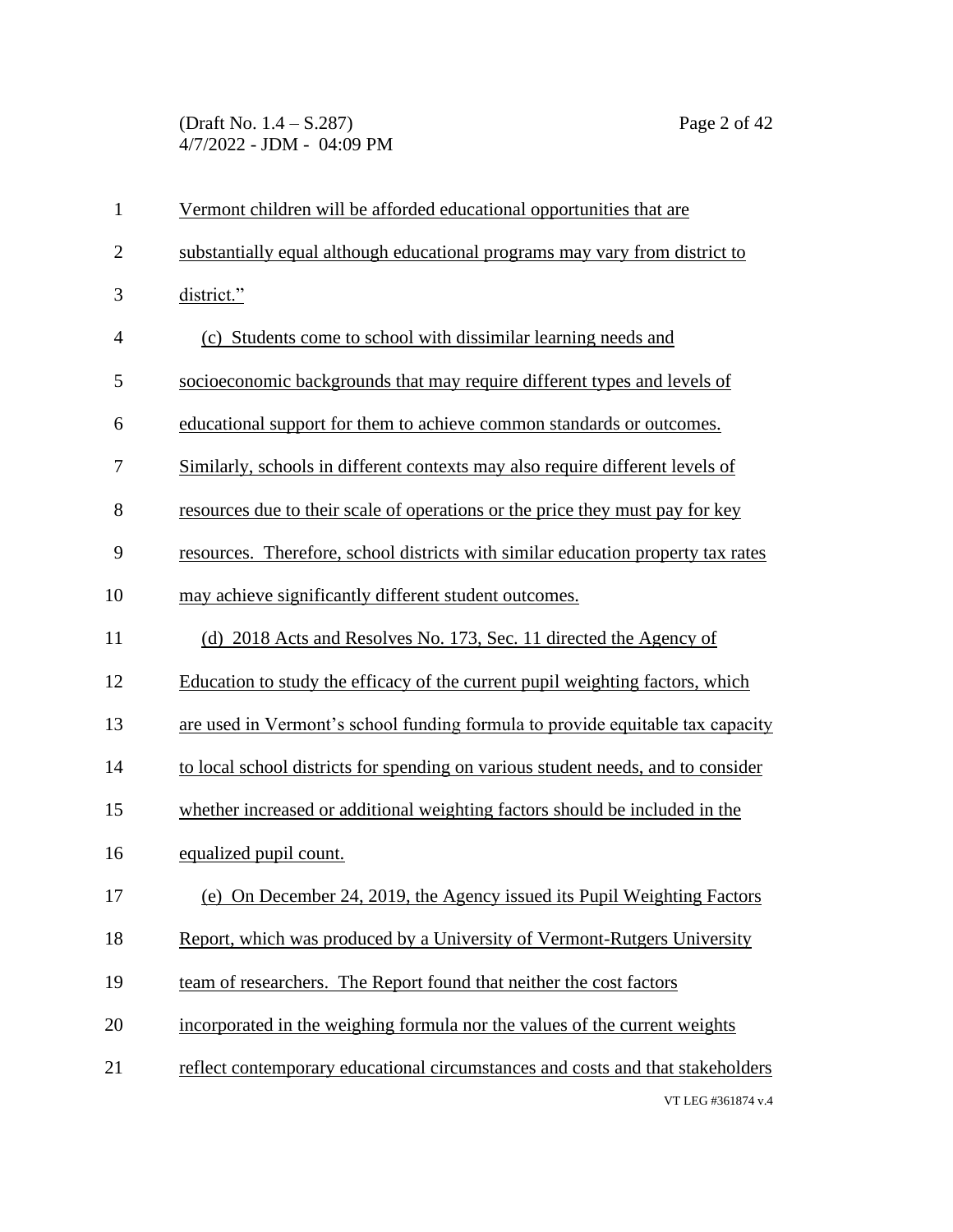(Draft No. 1.4 – S.287) Page 3 of 42 4/7/2022 - JDM - 04:09 PM

| $\mathbf{1}$   | viewed the existing approach as "outdated." The Report found that values for      |
|----------------|-----------------------------------------------------------------------------------|
| $\overline{2}$ | the existing weights have weak ties, if any, with evidence describing             |
| 3              | differences in the costs for educating students with disparate needs or operating |
| $\overline{4}$ | schools in different contexts and recommended that the General Assembly           |
| 5              | increase certain existing weights and add certain new weighting factors.          |
| 6              | (f) 2021 Acts and Resolves No. 59 created the Task Force on the                   |
| 7              | <u>Implementation of the Pupil Weighting Factors Report composed of eight</u>     |
| 8              | members of the General Assembly, four Senators and four Representatives, to       |
| 9              | recommend to the General Assembly an action plan and proposed legislation to      |
| 10             | ensure that all public school students have equitable access to educational       |
| 11             | opportunities, taking into account the Weighting Report. The Task Force           |
| 12             | unanimously recommended two systemic change options and a series of               |
| 13             | related provisions for either updating the weights or adopting a cost adjustment  |
| 14             | approach to providing direct aid to school districts as set out in its "Report"   |
| 15             | Prepared in Accordance with Act No. 59 of the 2021 Legislative Session"           |
| 16             | dated December 17, 2021.                                                          |
| 17             | (g) Under current law, a weighting factor of 0.46 is applied to a student         |
| 18             | enrolled in a prekindergarten program. 16 V.S.A. § 4010. The Pupil                |
| 19             | Weighting Factors Report did not review whether this weighting factor             |
| 20             | reflected the actual cost of providing prekindergarten educational services       |
| 21             | because that review was not within the scope of the authors' mandate. That        |
|                |                                                                                   |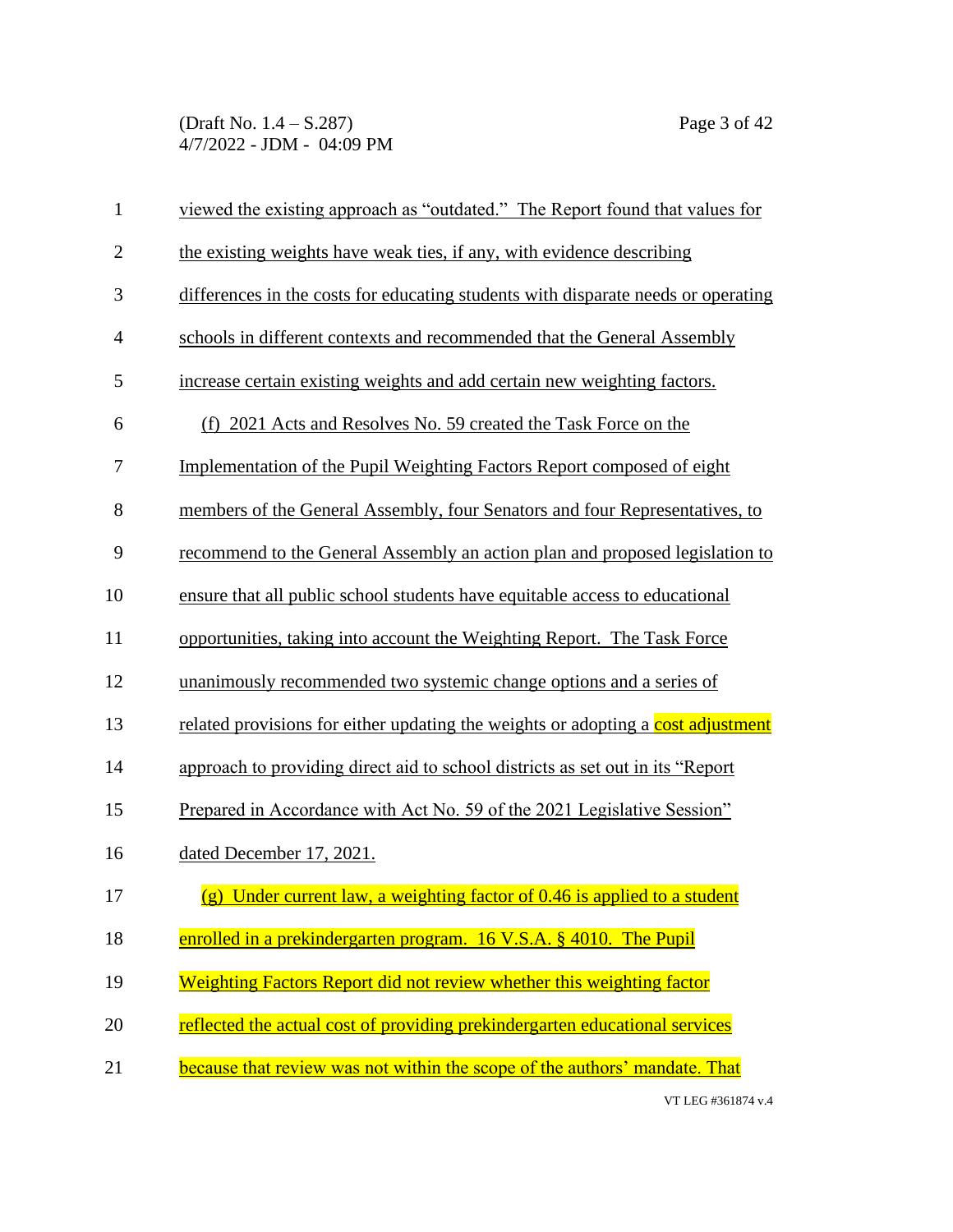(Draft No. 1.4 – S.287) Page 4 of 42 4/7/2022 - JDM - 04:09 PM

| $\mathbf{1}$   | review is now being undertaken pursuant to 2021 Acts and Resolves No. 45.        |
|----------------|----------------------------------------------------------------------------------|
| $\overline{2}$ | Therefore, although the current prekindergarten weight is in current law, its    |
| 3              | status should be viewed as transitional pending the outcome of this review.      |
| $\overline{4}$ | Sec. 2. GOALS                                                                    |
| 5              | By enacting this legislation, the General Assembly intends to fulfill            |
| 6              | Vermont's constitutional mandate to ensure that all students receive substantial |
| 7              | equality of educational opportunity throughout the State. The legislation is     |
| 8              | designed to:                                                                     |
| 9              | (1) increase educational equity by ensuring that the financial resources         |
| 10             | available to local school districts for educating students living in poverty,    |
| 11             | students with English language learning needs, students in small rural schools,  |
| 12             | students in sparsely populated school districts, and students in middle and high |
| 13             | schools are sufficient to meet the cost of educating these students;             |
| 14             | (2) <b>improve educational outcomes of publicly-funded students</b>              |
| 15             | throughout Vermont;                                                              |
| 16             | (3) improve transparency in the distribution of financial resources to           |
| 17             | school districts by simplifying the school funding formula and better tying      |
| 18             | educational expenditures to student needs; and                                   |
| 19             | (4) enhance educational and financial accountability by ensuring that            |
| 20             | equitable resources are budgeted and expended for the education of students in   |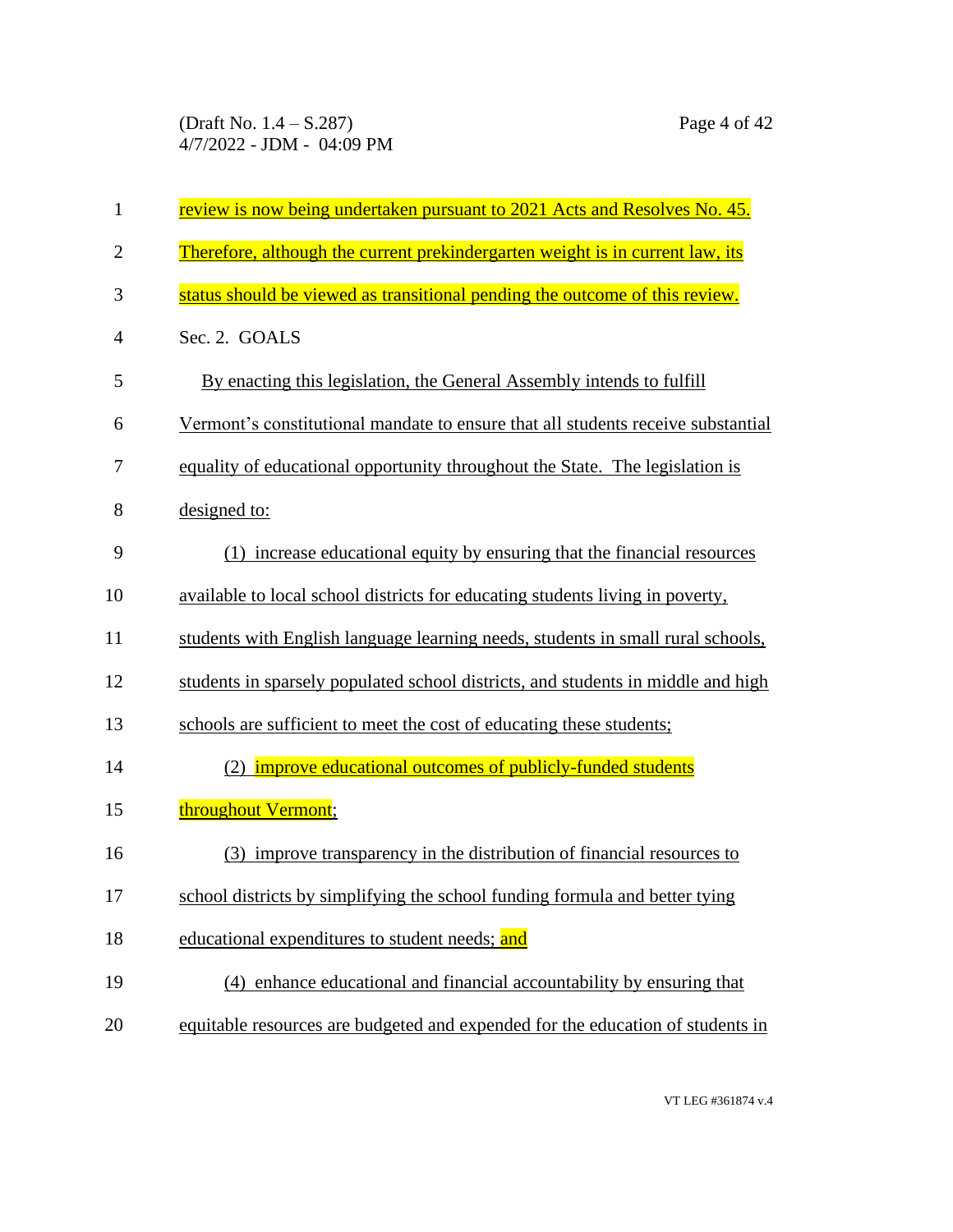(Draft No. 1.4 – S.287) Page 5 of 42 4/7/2022 - JDM - 04:09 PM

| $\mathbf{1}$   | these circumstances or categories and that regular evaluation mechanisms are      |
|----------------|-----------------------------------------------------------------------------------|
| $\overline{2}$ | utilized to assess educational equity and outcomes.                               |
| 3              | *** Transition to Cost Adjustments; Effective July 1, 2022 ***                    |
| $\overline{4}$ | Sec. 3. TRANSITION TO COST ADJUSTMENTS                                            |
| 5              | (a) Intent of act. This act transitions the education funding system from the     |
| 6              | use of pupil weighting factors to the use of cost adjustments to provide          |
| 7              | equitable tax capacity to local school districts to address various student needs |
| 8              | and circumstances. The four-year transition period begins with the 2024-2025      |
| 9              | school year and ends with the 2027-2028 school year (transition period),          |
| 10             | during which time cost adjustments shall be phased-in and weighting factors       |
| 11             | shall be phased-out. <b>[consider length of transition period]</b>                |
| 12             | (b) Phase-in of cost adjustments. Sec. 20 of this act creates 16 V.S.A.           |
| 13             | § 4013 (Cost Adjustments), which fully implements the cost adjustments            |
| 14             | beginning with the 2028-2029 school year and thereafter. Although that            |
| 15             | section does not take effect until July 1, 2028, the provisions of that section   |
| 16             | shall apply as if restated in this transition section, but modified as follows:   |
| 17             | (1) for the 2024-2025 school year, each school district shall receive a           |
| 18             | cost adjustment equal to one-fifth of the amount calculated under section 4013;   |
| 19             | (2) for the 2025-2026 school year, each school district shall receive a           |
| 20             | cost adjustment equal to two-fifths of the amount calculated under section        |
| 21             | 4013;                                                                             |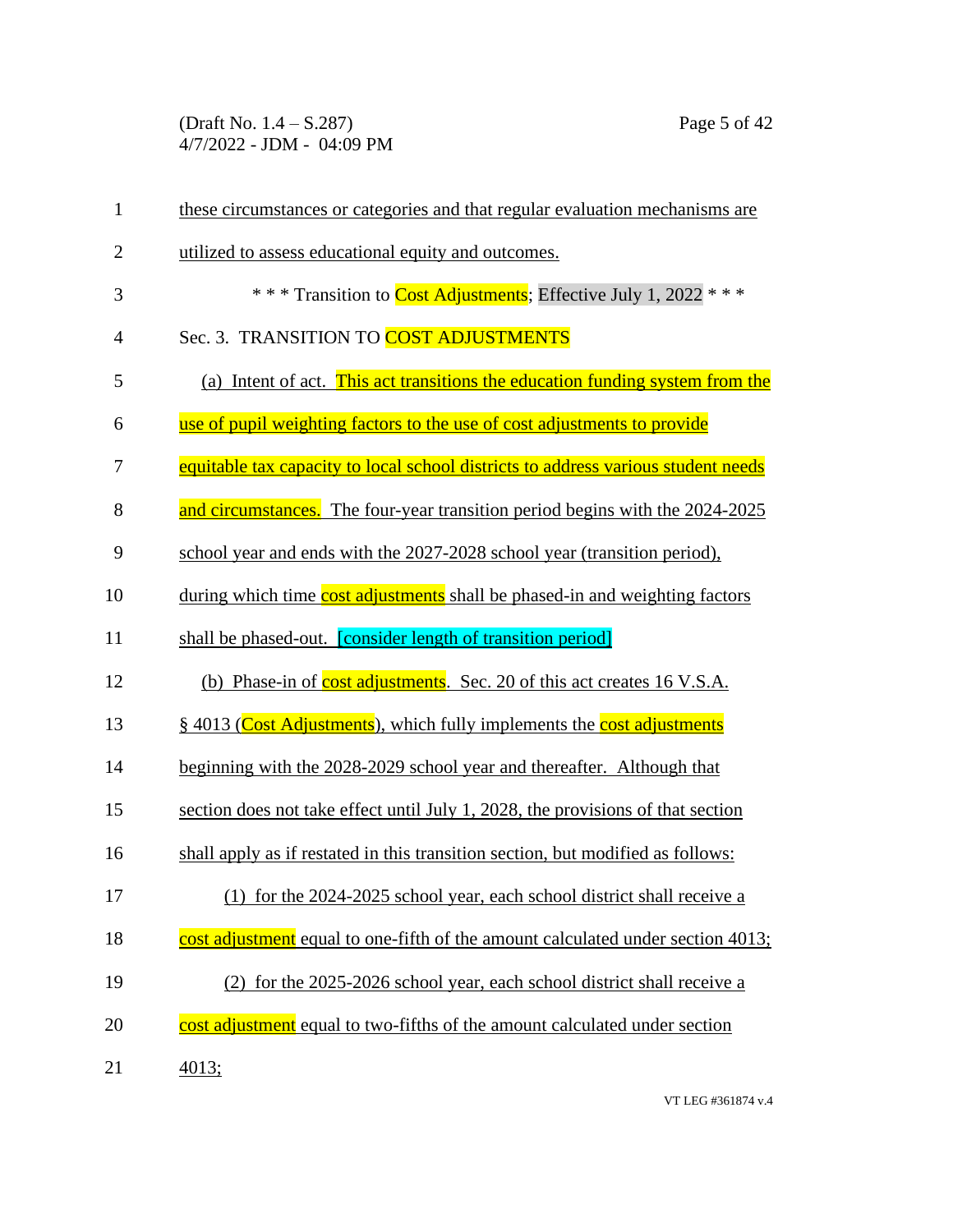(Draft No. 1.4 – S.287) Page 6 of 42 4/7/2022 - JDM - 04:09 PM

| $\mathbf{1}$   | (3) for the 2026-2027 school year, each school district shall receive a           |
|----------------|-----------------------------------------------------------------------------------|
| $\overline{2}$ | cost adjustment equal to three-fifths of the amount calculated under section      |
| 3              | 4013;                                                                             |
| $\overline{4}$ | (4) for the 2027-2028 school year, each school district shall receive a           |
| 5              | cost adjustment equal to four-fifths of the amount calculated under section       |
| 6              | 4013; and                                                                         |
| 7              | (5) for the 2028-2029 school year and thereafter, section 4013 takes              |
| 8              | effect and each school district shall receive a cost adjustment equal to the full |
| 9              | amount calculated under that section.                                             |
| 10             | (c) Phase-out of weighting factors. The weighting factors shall be phased-        |
| 11             | out as follows:                                                                   |
| 12             | (1) for the 2024-2025 school year, each weight applied under 16 V.S.A.            |
| 13             | § 4010 shall be four-fifths of the weight set forth in that section;              |
| 14             | (2) for the 2025-2026 school year, each weight applied under 16 V.S.A.            |
| 15             | § 4010 shall be three-fifths of the weight set forth in that section;             |
| 16             | (3) for the 2026-2027 school year, each weight applied under 16 V.S.A.            |
| 17             | § 4010 shall be two-fifths of the weight set forth in that section;               |
| 18             | (4) for the 2027-2028 school year, each weight applied under 16 V.S.A.            |
| 19             | § 4010 shall be one-fifth of the weight set forth in that section; and            |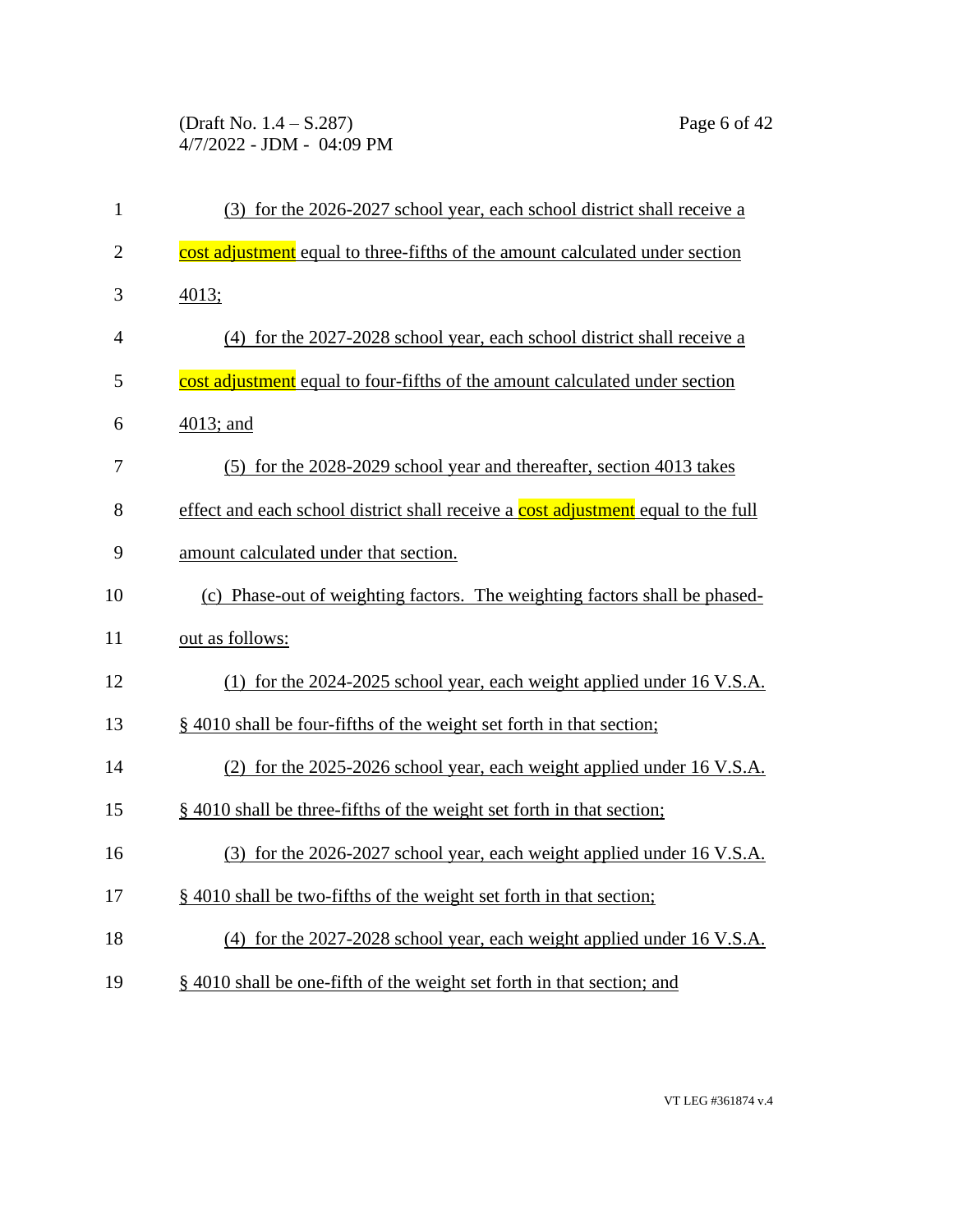(Draft No. 1.4 – S.287) Page 7 of 42 4/7/2022 - JDM - 04:09 PM

| $\mathbf{1}$   | (5) for the 2028-2029 school year and thereafter, weighting factors shall         |
|----------------|-----------------------------------------------------------------------------------|
| $\overline{2}$ | no longer be used; this act repeals the laws pertaining to weighting factors      |
| 3              | effective July 1, 2028.                                                           |
| $\overline{4}$ | (d) Suspension of excess spending penalty. Notwithstanding any provision          |
| 5              | of law to the contrary, the excess spending penalty under 16 V.S.A.               |
| 6              | $\S$ 4001(6)(B) and 32 V.S.A. § 5401(12) is suspended during the transition       |
| 7              | period.                                                                           |
| 8              | (e) Suspension of hold harmless provision. Notwithstanding any provision          |
| 9              | of law to the contrary, the hold harmless provision under 16 V.S.A. $\S$ 4010(f)  |
| 10             | is suspended during the transition period.                                        |
| 11             | (f) Suspension of ballot language requirement. Notwithstanding 16 V.S.A.          |
| 12             | $\S$ 563 (11)(D), which requires specified language for a school budget ballot,   |
| 13             | this requirement is suspended during the transition period.                       |
| 14             | *** Universal Income Declaration Form; Effective July 1, 2022 ***                 |
| 15             | Sec. 4. UNIVERSAL INCOME DECLARATION FORM                                         |
| 16             | (a) It is the intention of the General Assembly that, beginning with the          |
| 17             | 2023-24 school year and thereafter, the determination of whether a pupil is       |
| 18             | from an economically deprived background be changed from qualification for        |
| 19             | nutrition benefits to eligibility based upon family income of 185 percent or less |
| 20             | of the current year Federal Poverty Level, with data collected from a universal   |
| 21             | income declaration form.                                                          |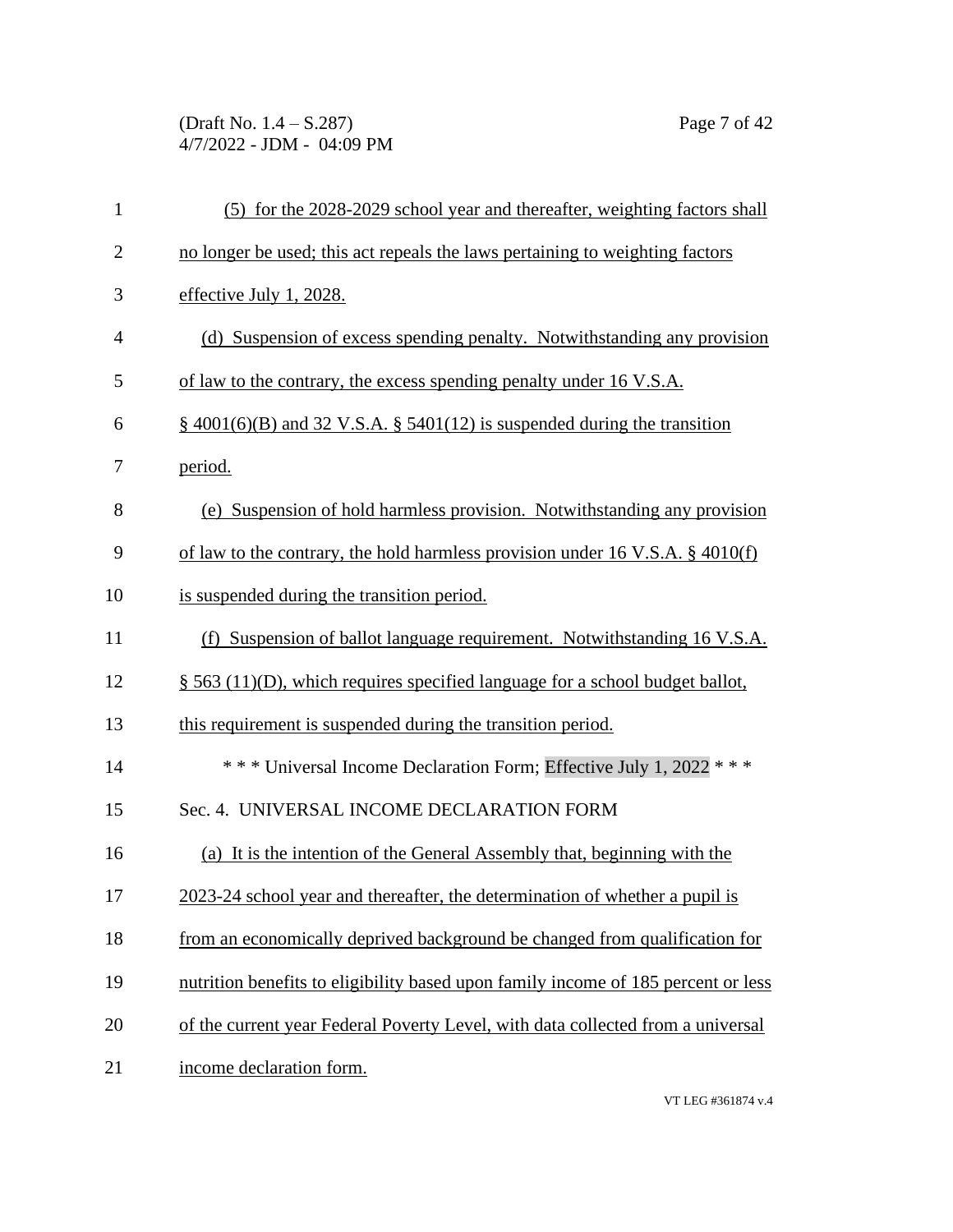(Draft No. 1.4 – S.287) Page 8 of 42 4/7/2022 - JDM - 04:09 PM

| $\mathbf{1}$   | (b) A universal income declaration form is used by some other states and         |
|----------------|----------------------------------------------------------------------------------|
| $\overline{2}$ | school districts in Vermont with universal school meals programs to collect      |
| 3              | household size and income information. A universal income declaration form       |
| $\overline{4}$ | is used to collect income bracket information from all families, reducing        |
| 5              | stigma and resulting in the collection of more accurate pupil eligibility counts |
| 6              | throughout a school district.                                                    |
| 7              | (c) On or before October 1, 2022, the Agency of Education shall convene a        |
| 8              | working group that includes school staff and hunger and nutrition experts to     |
| 9              | develop the universal income declaration form that shall be fully accessible to  |
| 10             | all Vermont families both in paper form and electronically. On or before July    |
| 11             | 1, 2023, the new form shall be implemented statewide for the 2023–24 school      |
| 12             | year and thereafter.                                                             |
| 13             | (d) The Agency of Education shall establish a process for verifying the          |
| 14             | accuracy of data collected through the universal income declaration form on an   |
| 15             | individual or community level, which may include:                                |
| 16             | (1) requesting that a sample of households submit additional                     |
| 17             | documentation; or                                                                |
| 18             | using other sources of income data available to the Agency,                      |
| 19             | including direct certification for free-and reduced-priced meals.                |
| 20             | *** Evaluation and Reporting; Effective July 1, 2022 ***                         |
| 21             | [House Education will make recommendations]                                      |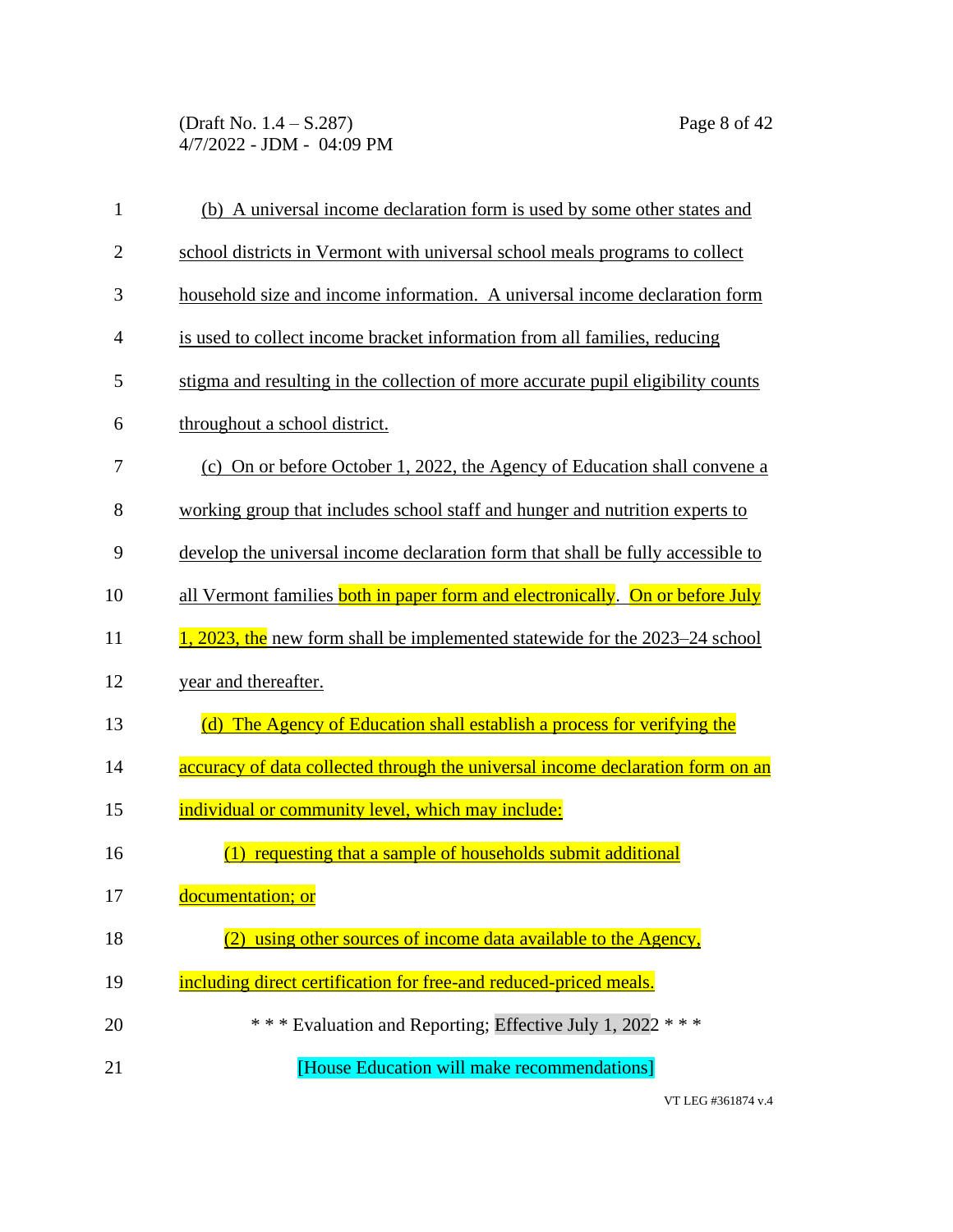(Draft No. 1.4 – S.287) Page 9 of 42 4/7/2022 - JDM - 04:09 PM

| $\mathbf{1}$ | Sec. 5. EVALUATION AND REPORTING                                                |
|--------------|---------------------------------------------------------------------------------|
| $\mathbf{2}$ | $(a)(1)$ On or before December 15, 2031, the State Auditor shall submit to      |
| 3            | the House and Senate Committees on Education, the House Committee on            |
| 4            | Ways and Means, the Senate Committee on Finance, and the Agency of              |
| 5            | Education, a performance audit, conducted under Generally Accepted              |
| 6            | Government Auditing Standards, that identifies the successes and failures of    |
| 7            | the implementation of this act, including:                                      |
| 8            | (A) whether, and the extent to which, each of the act's four goals              |
| 9            | under Sec. 2 of this act have been met;                                         |
| 10           | (B) if a goal has not been met, the reasons why and recommendations             |
| 11           | to achieve that goal; and                                                       |
| 12           | (C) the fiscal impact of the act, including the cost of implementation.         |
| 13           | (2) On or before December 15, 2024, the Auditor and the Agency of               |
| 14           | Education shall jointly agree to the statement of work for the audit, including |
| 15           | how to measure whether the act's four goals have been met, and submit the       |
| 16           | statement of work to the House and Senate Committees on Education, the          |
| 17           | House Committee on Ways and Means, and the Senate Committee on Finance.         |
| 18           | (b) The audit shall be carried out by the State Auditor or a contracted         |
| 19           | designee of the State Auditor who, in order to maintain independence, has not   |
| 20           | consulted on, or contracted to provide services in relation to, the Pupil       |
| 21           | Weighting Factors Report dated December 24, 2019 or the Report Prepared in      |
|              | VT LEG #361874 v.4                                                              |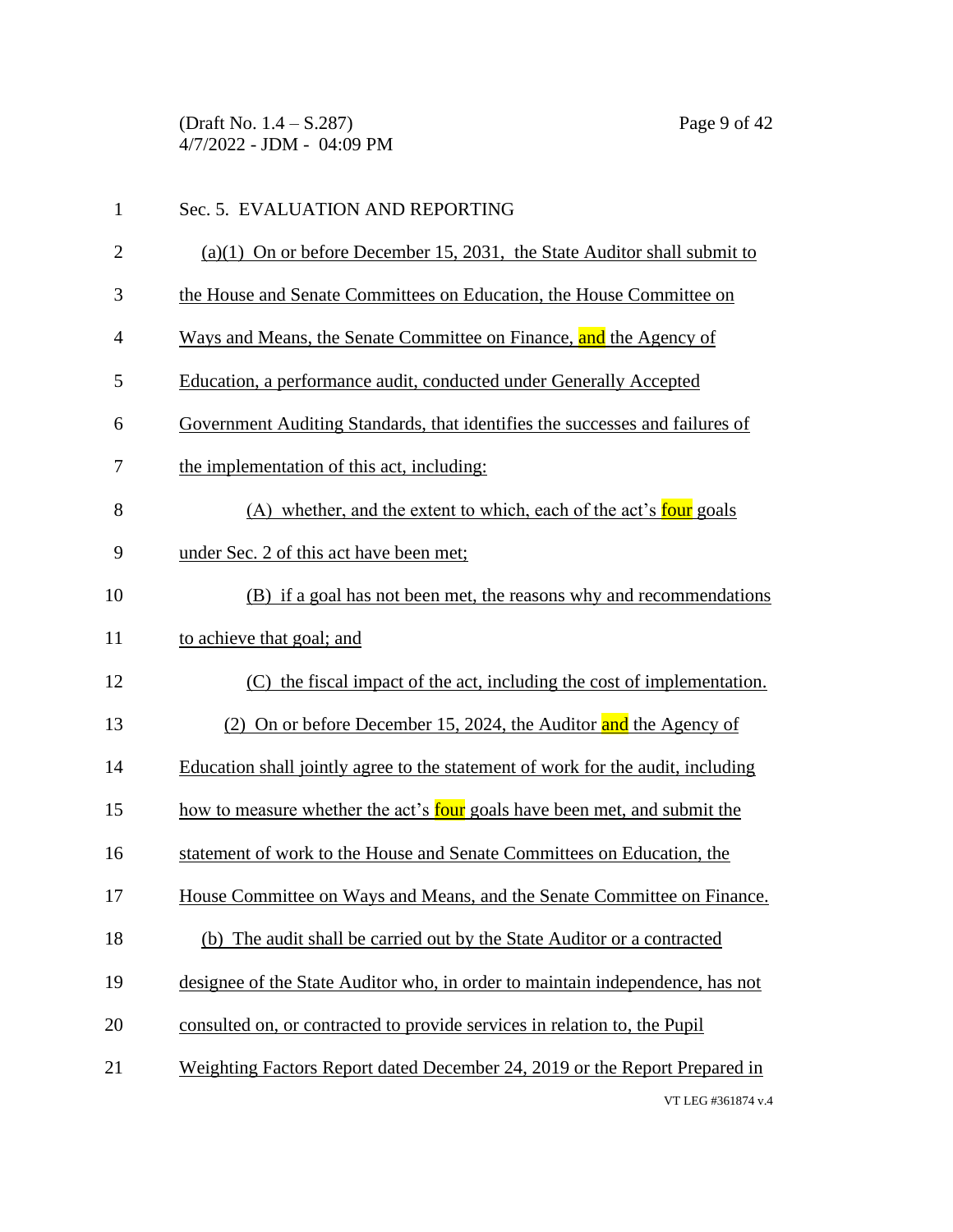(Draft No. 1.4 – S.287) Page 10 of 42 4/7/2022 - JDM - 04:09 PM

| $\mathbf{1}$   | Accordance with Act No. 59 of the 2021 Legislative Session dated               |
|----------------|--------------------------------------------------------------------------------|
| $\overline{2}$ | December 17, 2021. The audit shall cover the period beginning on July 1,       |
| 3              | 2028 and ending on June 30, 2030 (audit period). The audit shall take into     |
| $\overline{4}$ | account such metrics as the Auditor and the Agency of Education jointly        |
| 5              | determine appropriate, and may include:                                        |
| 6              | (1) school district progress on meeting the Education Quality Standards        |
| 7              | set out in 16 V.S.A. § 165 and other relevant education standards, such as the |
| 8              | WIDA Consortium standards for English-language education, Common Core          |
| 9              | <b>State Standards, and Next Generation Science Standards;</b>                 |
| 10             | (2) student performance progress on proficiency-based learning                 |
| 11             | assessments and graduation requirements;                                       |
| 12             | (3) student performance progress on standardized tests, such as the            |
| 13             | Smarter Balanced Assessment Consortium, New England Common                     |
| 14             | Assessment Program, Vermont Alternate Assessment Portfolio, WIDA multi-        |
| 15             | lingual learner assessments, and TOEFL English-language proficiency            |
| 16             | assessment, comparable across demographic categories;                          |
| 17             | (4) Vermont Youth Risk Behavior Surveys results as reported by the             |
| 18             | Department of Health;                                                          |
| 19             | (5) graduation and post-secondary education enrollment rates;                  |
| 20             | (6) education spending and homestead tax rates;                                |
| 21             | educator compensation levels and full licensure status; and                    |
|                |                                                                                |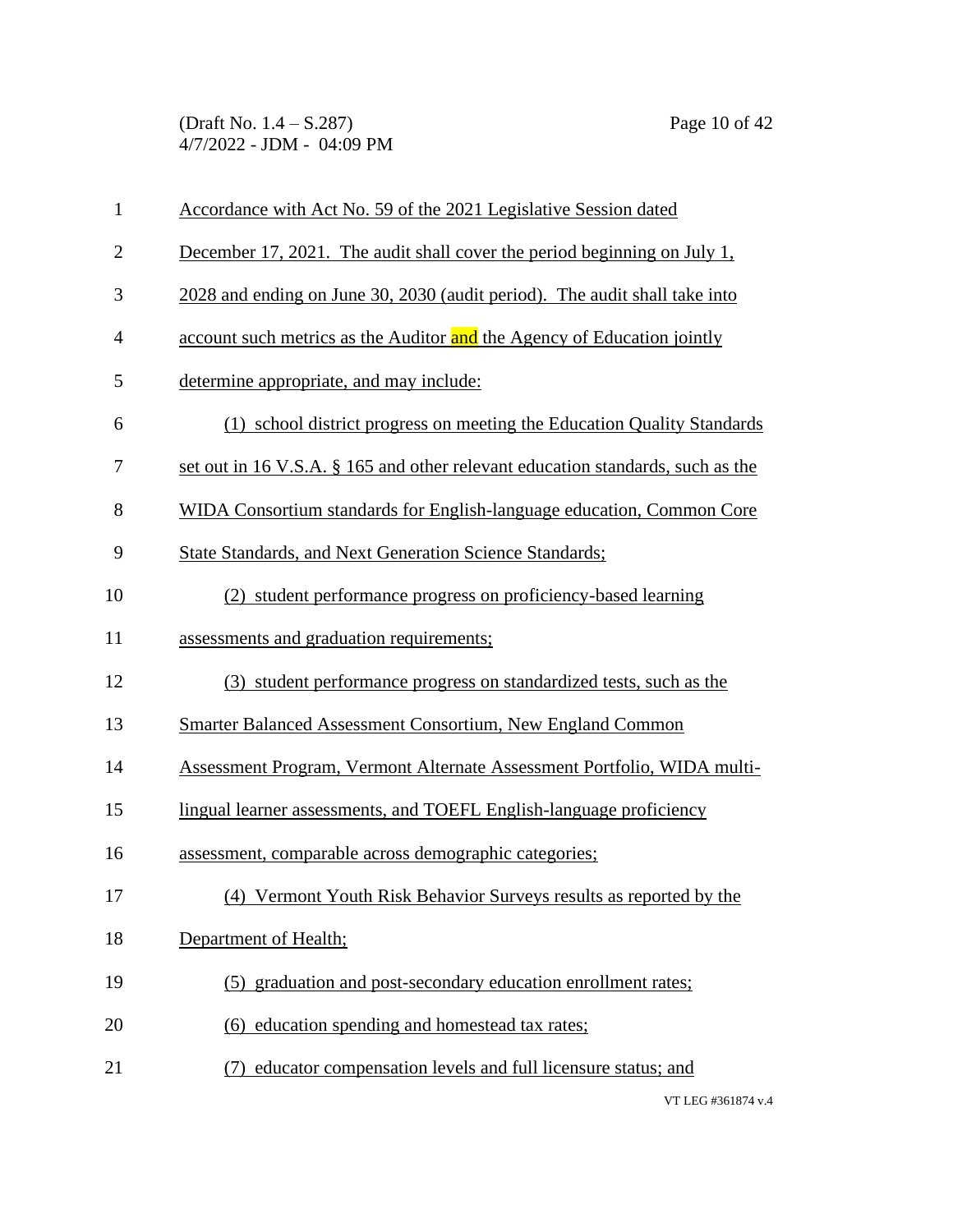## (Draft No. 1.4 – S.287) Page 11 of 42 4/7/2022 - JDM - 04:09 PM

| (8) academic, extracurricular, and student support resources across           |
|-------------------------------------------------------------------------------|
| school districts.                                                             |
| *** Agency of Education and Joint Fiscal Office Collaboration; Effective      |
| July 1, 2022 * * *                                                            |
| Sec. 6. COLLABORATION BY THE AGENCY OF EDUCATION AND                          |
| <b>JOINT FISCAL OFFICE</b>                                                    |
| The Agency of Education and the Joint Fiscal Office shall:                    |
| $(1)$ on or before August 1, 2022, enter into a memorandum of                 |
| understanding to share data, models, and other information that is needed to  |
| update the cost adjustments;                                                  |
| (2) each host the statistical model used to provide modeling for the          |
| Weighting Report dated December 24, 2019 and for ensuing memos, and           |
| ensure that this model is updated and maintained on both systems in parallel; |
| and                                                                           |
| (3) on or before January 1 of each year, recommend, based on their            |
| consensus view, updates to the cost adjustments, which may include            |
| recalibration, recalculation, adding or eliminating cost adjustments, or any  |
| combination of these actions, to the House and Senate Committees on           |
| Education, the House Committee on Ways and Means, and the Senate              |
| <b>Committee on Finance</b> to account for <b>cost changes</b> .              |
| *** Vermont Center for Geographic Information;                                |
|                                                                               |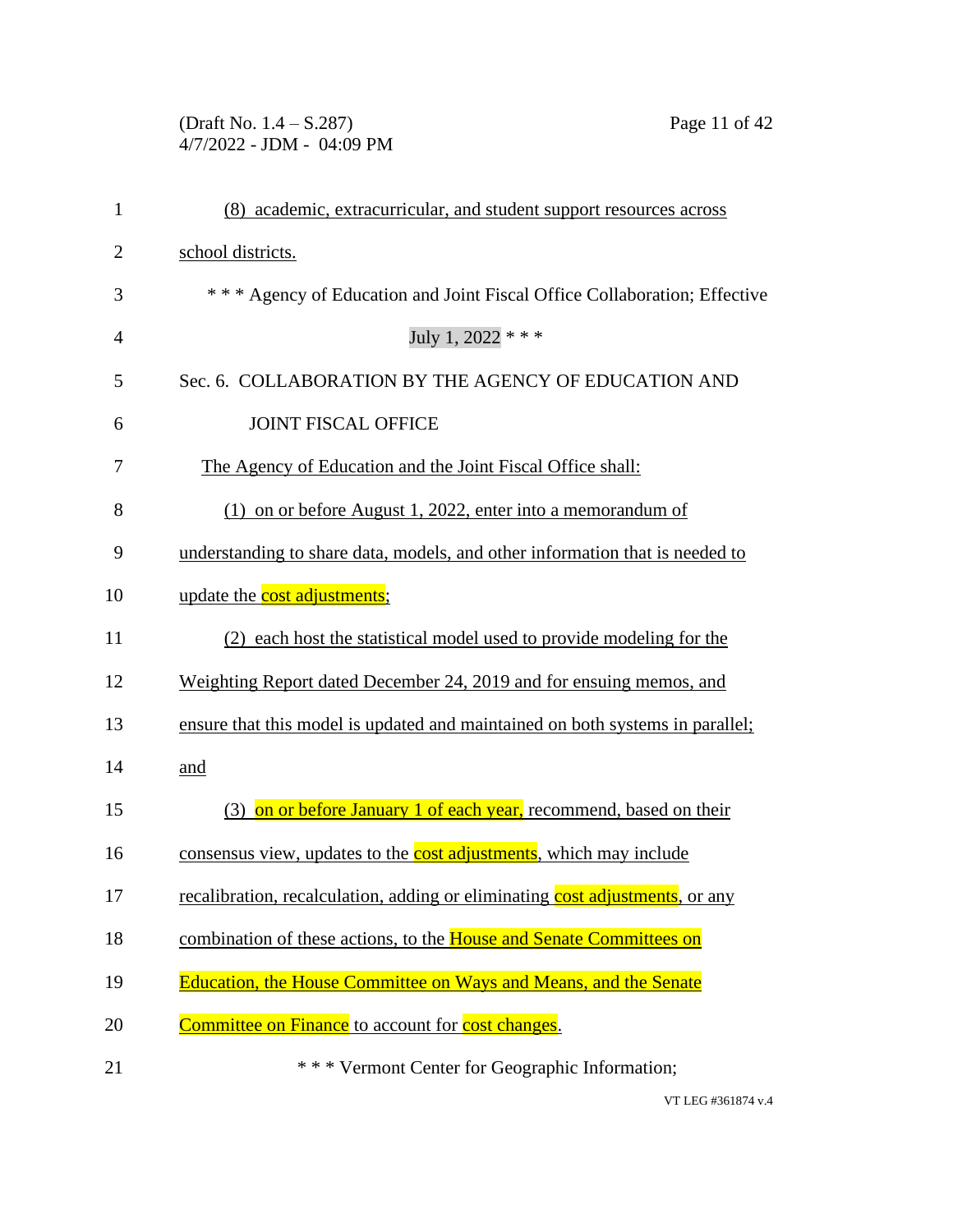(Draft No. 1.4 – S.287) Page 12 of 42 4/7/2022 - JDM - 04:09 PM

| $\mathbf{1}$   | Effective July 1, 2022 $***$                                                    |
|----------------|---------------------------------------------------------------------------------|
| $\overline{2}$ | Sec. 7. VERMONT CENTER FOR GEOGRAPHIC INFORMATION                               |
| 3              | The Vermont Center for Geographic Information created under 3 V.S.A.            |
| $\overline{4}$ | § 2475 shall assist the Agency of Education in determining the number of        |
| 5              | persons per square mile residing within the land area of the geographic         |
| 6              | boundaries of each school district in the State.                                |
| 7              | *** Poverty Ratio Definition; Effective July 1, 2023 ***                        |
| 8              | Sec. 8. 16 V.S.A. $\S$ 4001(8) is amended to read:                              |
| 9              | (8) "Poverty ratio" means the number of persons in the school district          |
| 10             | who are aged six through 17 and who are from economically deprived              |
| 11             | backgrounds whose family income, as determined under the universal income       |
| 12             | declaration form developed and maintained by the Agency of Education, is 185    |
| 13             | percent or less of the current year Federal Poverty Level, divided by the long- |
| 14             | term membership of the school district. A person from an economically           |
| 15             | deprived background means a person who resides with a family unit receiving     |
| 16             | nutrition benefits. A person who does not reside with a family unit receiving   |
| 17             | nutrition benefits whose family income, as determined under the universal       |
| 18             | income declaration form developed and maintained by the Agency of               |
| 19             | Education, is 185 percent or less of the current year Federal Poverty Level but |
| 20             | for whom English is not the primary language shall also be counted in the       |
| 21             | numerator of the ratio. The Secretary shall use a method of measuring the       |
|                | VT LEG #361874 v.4                                                              |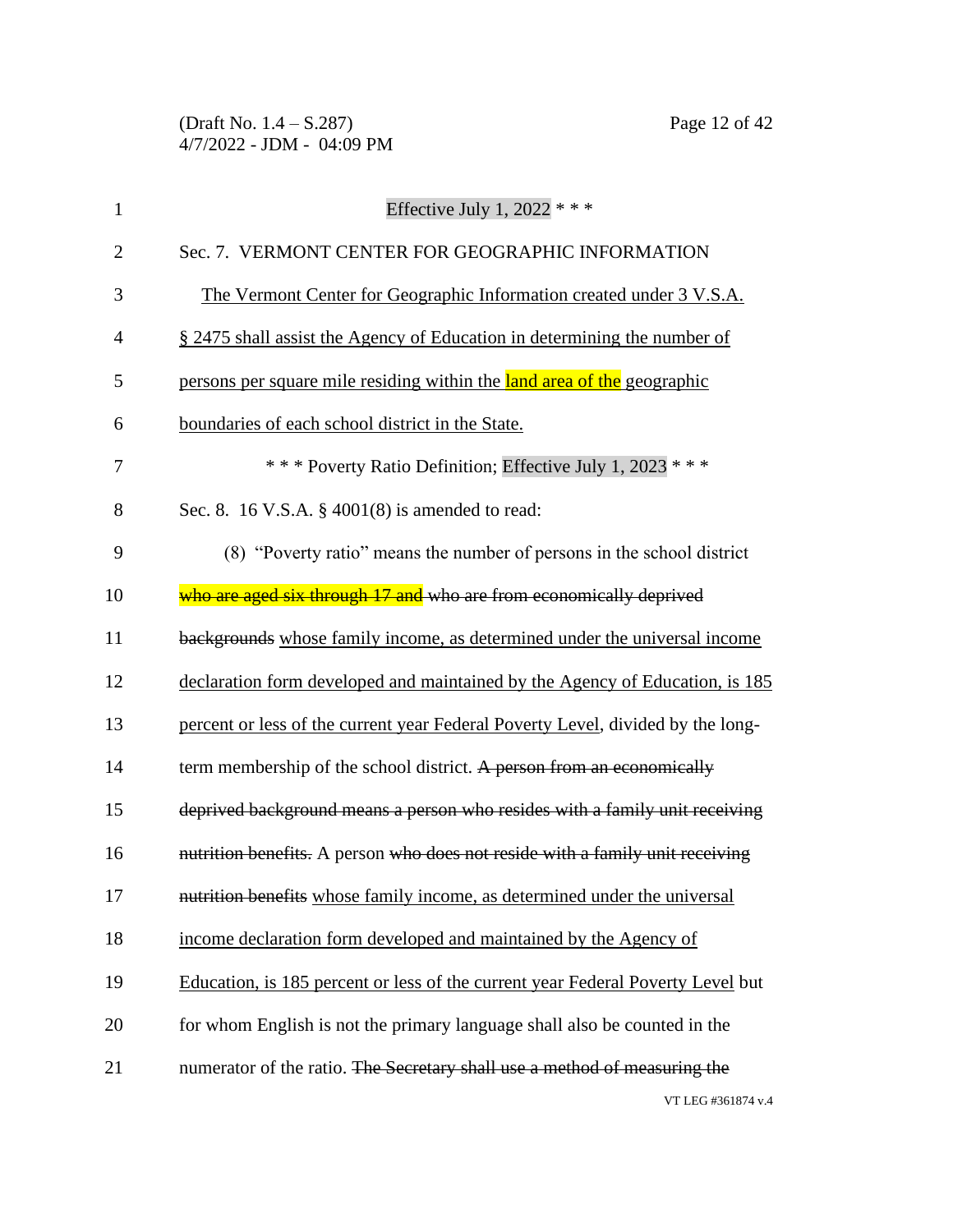(Draft No. 1.4 – S.287) Page 13 of 42 4/7/2022 - JDM - 04:09 PM

| $\mathbf{1}$   | nutrition benefits population that produces data reasonably representative of  |
|----------------|--------------------------------------------------------------------------------|
| $\overline{2}$ | long-term trends. Persons for whom English is not the primary language shall   |
| 3              | be identified pursuant to subsection 4010(e) of this title. "Pupils whose      |
| 4              | families are at or below 185 percent of FPL" means pupils whose family         |
| 5              | income, as determined under the universal income declaration form developed    |
| 6              | and maintained by the Agency of Education, is 185 percent or less of the       |
| 7              | current year Federal Poverty Level.                                            |
| 8              | Sec. 9. 16 V.S.A. § 4010(d) is amended to read:                                |
| 9              | (d) The weighted long-term membership calculated under subsection (c) of       |
| 10             | this section shall be increased for each school district to compensate for     |
| 11             | additional costs imposed by students from economically deprived backgrounds    |
| 12             | pupils whose families are at or below 185 percent of FPL. The adjustment shall |
| 13             | be equal to the total from subsection $(c)$ of this section, multiplied by 25  |
| 14             | percent, and further multiplied by the poverty ratio of the district.          |
| 15             | *** English language learners; July 1, 2024 ***                                |
| 16             | [House Education will make recommendations]                                    |
| 17             | Sec. 10. 16 V.S.A. § 4013 is added to read:                                    |
| 18             | §4013. ENGLISH LANGUAGE LEARNERS; STATE AID                                    |
| 19             | (a) Definitions. In this section:                                              |
| 20             | (1) "ELL students" mean students who are English language learners             |
| 21             | and for whom English is not their primary language.                            |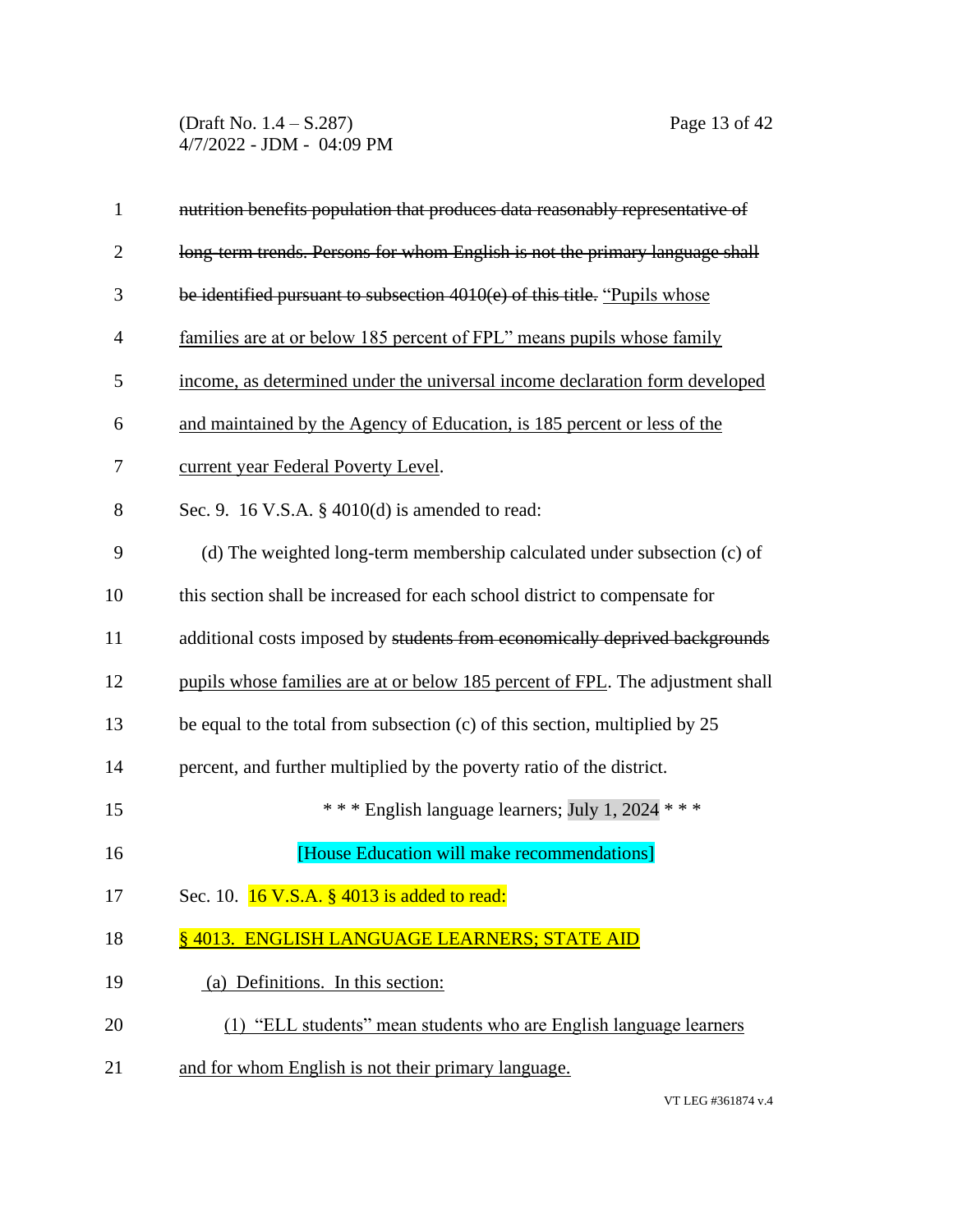(Draft No. 1.4 – S.287) Page 14 of 42 4/7/2022 - JDM - 04:09 PM

| $\mathbf{1}$   | (2) "ELL services" means instructional and support personnel and              |
|----------------|-------------------------------------------------------------------------------|
| $\overline{2}$ | services that are required under the Equal Education Opportunity Act, 20      |
| 3              | U.S.C. §1703, for ELL students and their families, which shall include:       |
| $\overline{4}$ | (A) licensed teachers, paraprofessionals, translators, and cultural           |
| 5              | liaisons;                                                                     |
| 6              | (B) high quality instructional materials such as books and digital            |
| 7              | resources;                                                                    |
| 8              | (C) family support and education, with assistance from cultural               |
| 9              | liaisons who speak the student's native language; and                         |
| 10             | (D) community outreach, education and engagement.                             |
| 11             | (b) Required ELL services. Each school district shall:                        |
| 12             | (1) provide ELL services;                                                     |
| 13             | (2) budget sufficient resources through a combination of State and            |
| 14             | federal categorical aid and local education spending to provide ELL services; |
| 15             | (3) report expenditures on ELL services annually to the Agency of             |
| 16             | Education through the financial reporting system as required by the Agency;   |
| 17             | <u>and</u>                                                                    |
| 18             | (4) report on educational outcomes of ELL students as required by the         |
| 19             | <u>Agency.</u>                                                                |
| 20             | (c) Agency of Education support and quality assurance. The Agency of          |
| 21             | Education shall:                                                              |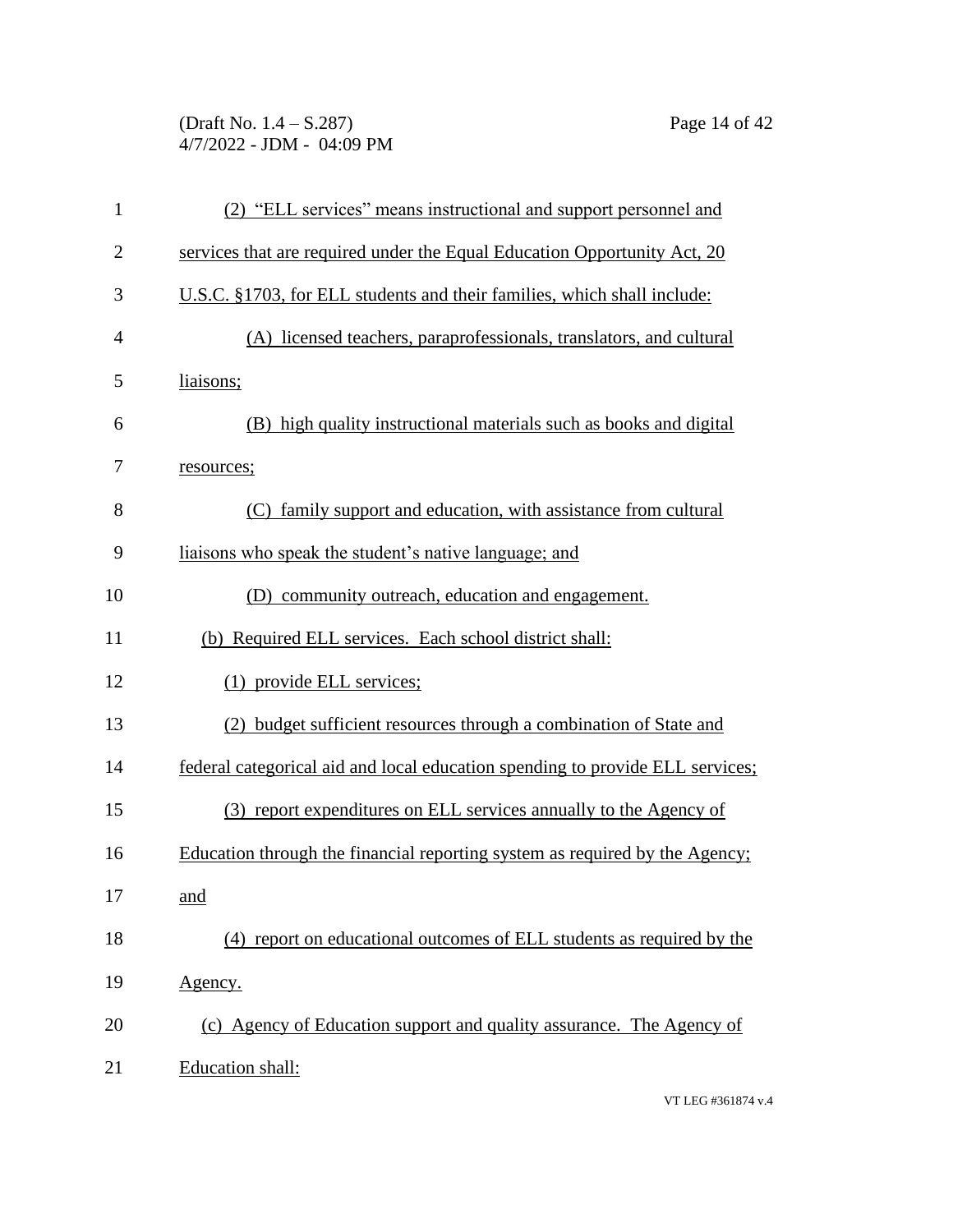(Draft No. 1.4 – S.287) Page 15 of 42 4/7/2022 - JDM - 04:09 PM

| $\mathbf{1}$   | (1) provide guidance and program support to all school districts with           |
|----------------|---------------------------------------------------------------------------------|
| $\overline{2}$ | ELL students as required under the Equal Education Opportunity Act,             |
| 3              | including:                                                                      |
| 4              | (A) professional development resources for ELL instructors and                  |
| 5              | support personnel; and                                                          |
| 6              | (B) information on best practices and WIDA language development                 |
| 7              | standards; and                                                                  |
| 8              | (2) prescribe, collect, and analyze financial and student outcome data          |
| 9              | from school districts to ensure that districts are providing high quality ELL   |
| 10             | services and expending sufficient resources to provide these services.          |
| 11             | (d) Categorical aid. A school district that has, as determined annually on      |
| 12             | October 1 of the year:                                                          |
| 13             | one to five ELL students enrolled, shall receive State aid of<br>(1)            |
| 14             | \$25,000.00 for that school year; or                                            |
| 15             | six to 25 ELL students enrolled, shall receive State aid of \$50,000.00         |
| 16             | for that school year.                                                           |
| 17             | (e) Annual appropriation. Annually, the General Assembly shall include in       |
| 18             | its appropriation for statewide education spending under subsection 4011(a) of  |
| 19             | this title an appropriation to provide aid to school districts for ELL services |
| 20             | under this section.                                                             |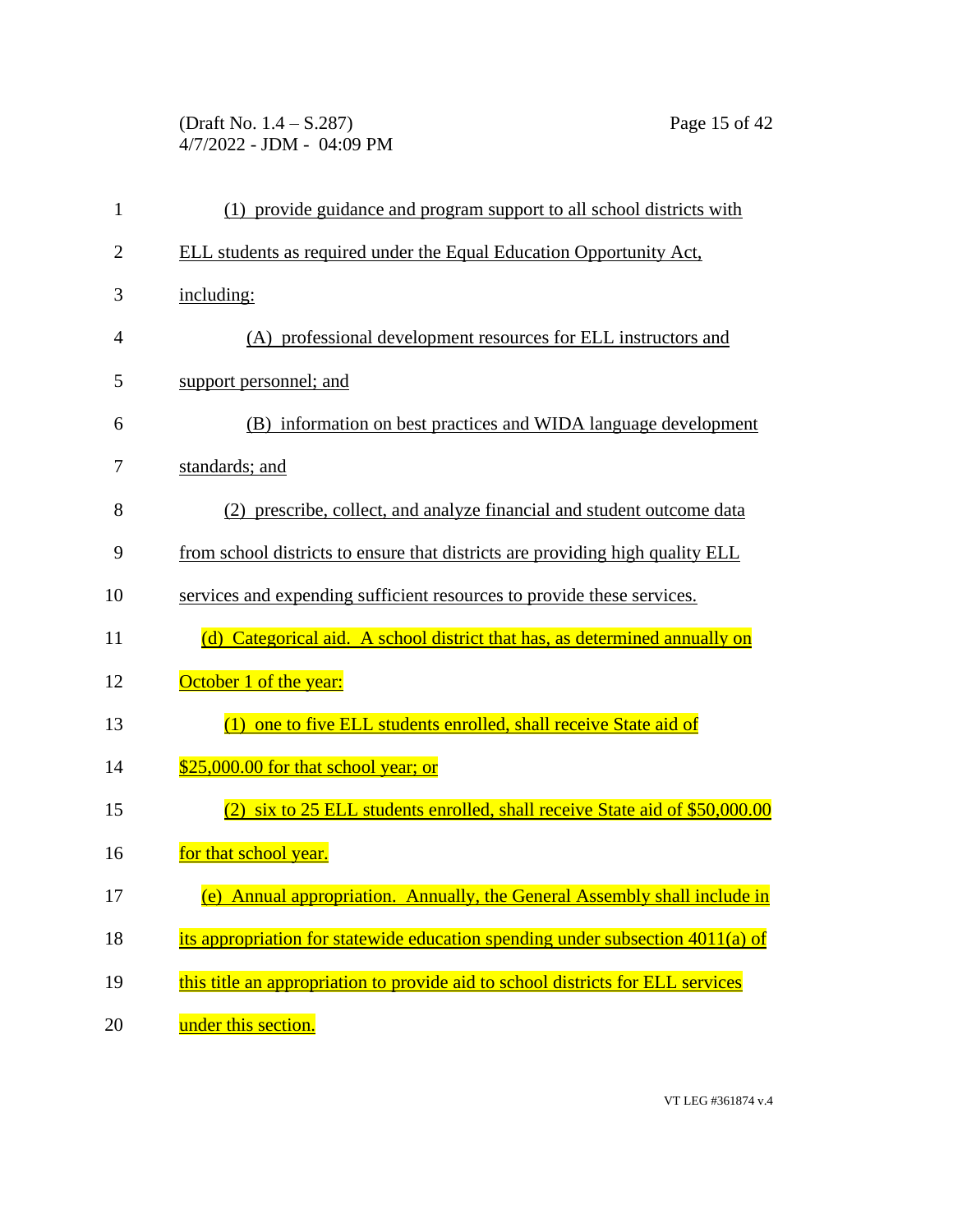(Draft No. 1.4 – S.287) Page 16 of 42 4/7/2022 - JDM - 04:09 PM

| $\mathbf{1}$ | (f) Payment. On or before November 1 of each year, the State Treasurer     |
|--------------|----------------------------------------------------------------------------|
| 2            | shall withdraw from the Education Fund, based on warrant of the            |
| 3            | Commissioner of Finance and Management, and shall forward to each school   |
| 4            | district the aid amount it is owed under this section.                     |
| 5            | * * * Merger Support; July 1, 2024 * * *                                   |
| 6            | Sec. 11. 16 V.S.A. § 4015 is amended to read:                              |
| 7            | § 4015. SMALL SCHOOL MERGER SUPPORT FOR MERGED                             |
| 8            | <b>DISTRICTS</b>                                                           |
| 9            | (a) In this section:                                                       |
| 10           | (1) "Eligible school district" means a school district that:               |
| 11           | (A) operates at least one school with an average grade size of 20 or       |
| 12           | fewer; and                                                                 |
| 13           | (B) has been determined by the State Board, on an annual basis, to be      |
| 14           | eligible due to either:                                                    |
| 15           | (i) the lengthy driving times or inhospitable travel routes between        |
| 16           | the school and the nearest school in which there is excess capacity; or    |
| 17           | (ii) the academic excellence and operational efficiency of the             |
| 18           | school, which shall be based upon consideration of:                        |
| 19           | (I) the school's measurable success in providing a variety of              |
| 20           | high-quality educational opportunities that meet or exceed the educational |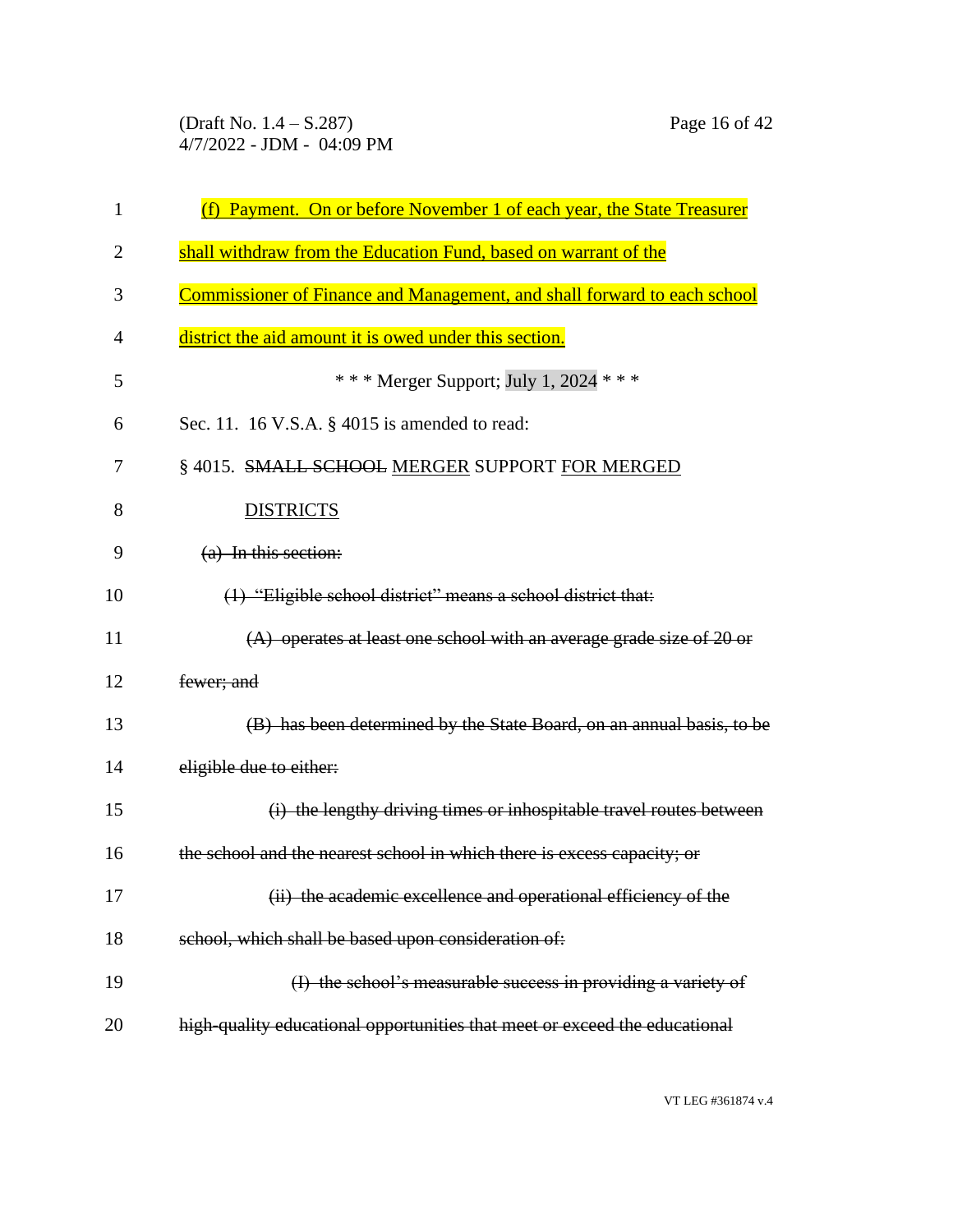## (Draft No. 1.4 – S.287) Page 17 of 42 4/7/2022 - JDM - 04:09 PM

| $\mathbf{1}$   | quality standards adopted by the State Board pursuant to section 165 of this    |
|----------------|---------------------------------------------------------------------------------|
| 2              | title;                                                                          |
| 3              | (II) the percentage of students from economically deprived                      |
| $\overline{4}$ | backgrounds, as identified pursuant to subsection 4010(d) of this title, and    |
| 5              | those students' measurable success in achieving positive outcomes;              |
| 6              | (III) the school's high student to staff ratios; and                            |
| 7              | (IV) the district's participation in a merger study and                         |
| 8              | submission of a merger report to the State Board pursuant to chapter 11 of this |
| 9              | title or otherwise.                                                             |
| 10             | (2) "Enrollment" means the number of students who are enrolled in a             |
| 11             | school operated by the district on October 1. A student shall be counted as one |
| 12             | whether the student is enrolled as a full-time or part-time student.            |
| 13             | (3) "Two year average enrollment" means the average enrollment of the           |
| 14             | two most recently completed school years.                                       |
| 15             | (4) "Average grade size" means two-year average enrollment divided by           |
| 16             | the number of grades taught in the district on October 1. For purposes of this  |
| 17             | calculation, kindergarten and prekindergarten programs shall be counted         |
| 18             | together as one grade.                                                          |
| 19             | (5) "AGS factor" means the following factors for each average grade             |
| 20             | size:                                                                           |
| 21             | Average grade size                                                              |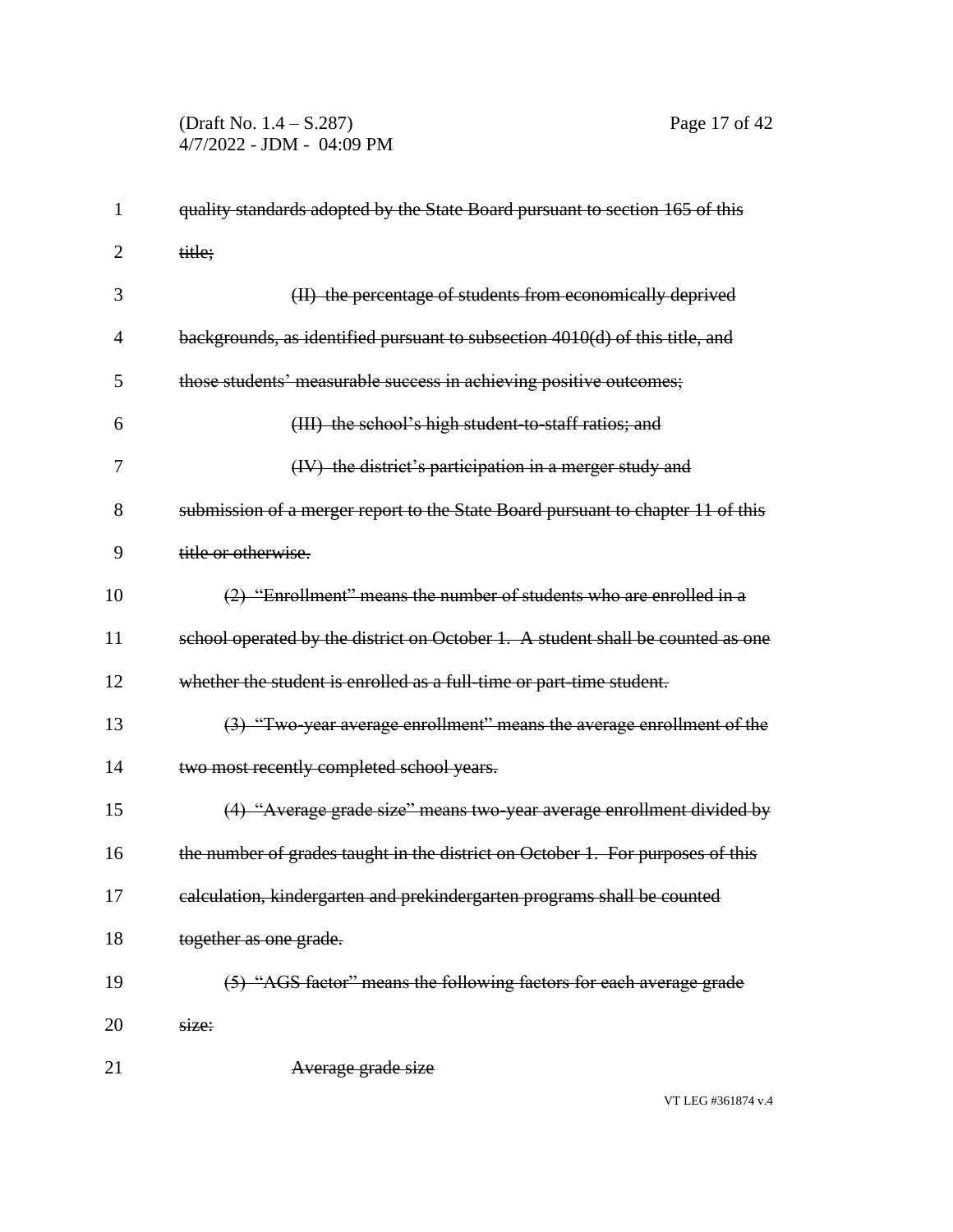# (Draft No. 1.4 – S.287) Page 18 of 42 4/7/2022 - JDM - 04:09 PM

| $\mathbf{1}$   |                             | More than: - but less than or equal to: Factor: |                                                                                |
|----------------|-----------------------------|-------------------------------------------------|--------------------------------------------------------------------------------|
| $\overline{2}$ |                             | $\sqrt{0}$ 0.19                                 |                                                                                |
| 3              | $\mathcal{I}$               | $9 \t\t 0.175$                                  |                                                                                |
| $\overline{4}$ | 9                           | $\overline{10}$                                 | $-0.16$                                                                        |
| 5              |                             | $10$ 0.145                                      |                                                                                |
| 6              |                             | $11$ 0.13                                       |                                                                                |
| 7              |                             | $12 \t\t 13 \t\t 0.115$                         |                                                                                |
| 8              |                             | $13$ 0.10                                       |                                                                                |
| 9              |                             | $14$ $15$                                       | $-0.085$                                                                       |
| 10             | $\overline{15}$             | $16 \t\t 0.070$                                 |                                                                                |
| 11             |                             | $16$ 0.055                                      |                                                                                |
| 12             |                             | $17 - 18 - 0.040$                               |                                                                                |
| 13             |                             | $18 \t\t 19 \t\t 0.025$                         |                                                                                |
| 14             | $\frac{19}{2}$              | $\overline{20}$                                 | $-0.015$                                                                       |
| 15             |                             |                                                 | (6) "School district" means a town, city, incorporated, interstate, or         |
| 16             |                             |                                                 | union school district or a joint contract school established under chapter 11, |
| 17             | subchapter 1 of this title. |                                                 |                                                                                |
| 18             |                             |                                                 | (b) Small schools support grant. Annually, the Secretary shall pay a small     |
| 19             |                             |                                                 | schools support grant to any eligible school district. The amount of the grant |
| 20             | shall be the greater of:    |                                                 |                                                                                |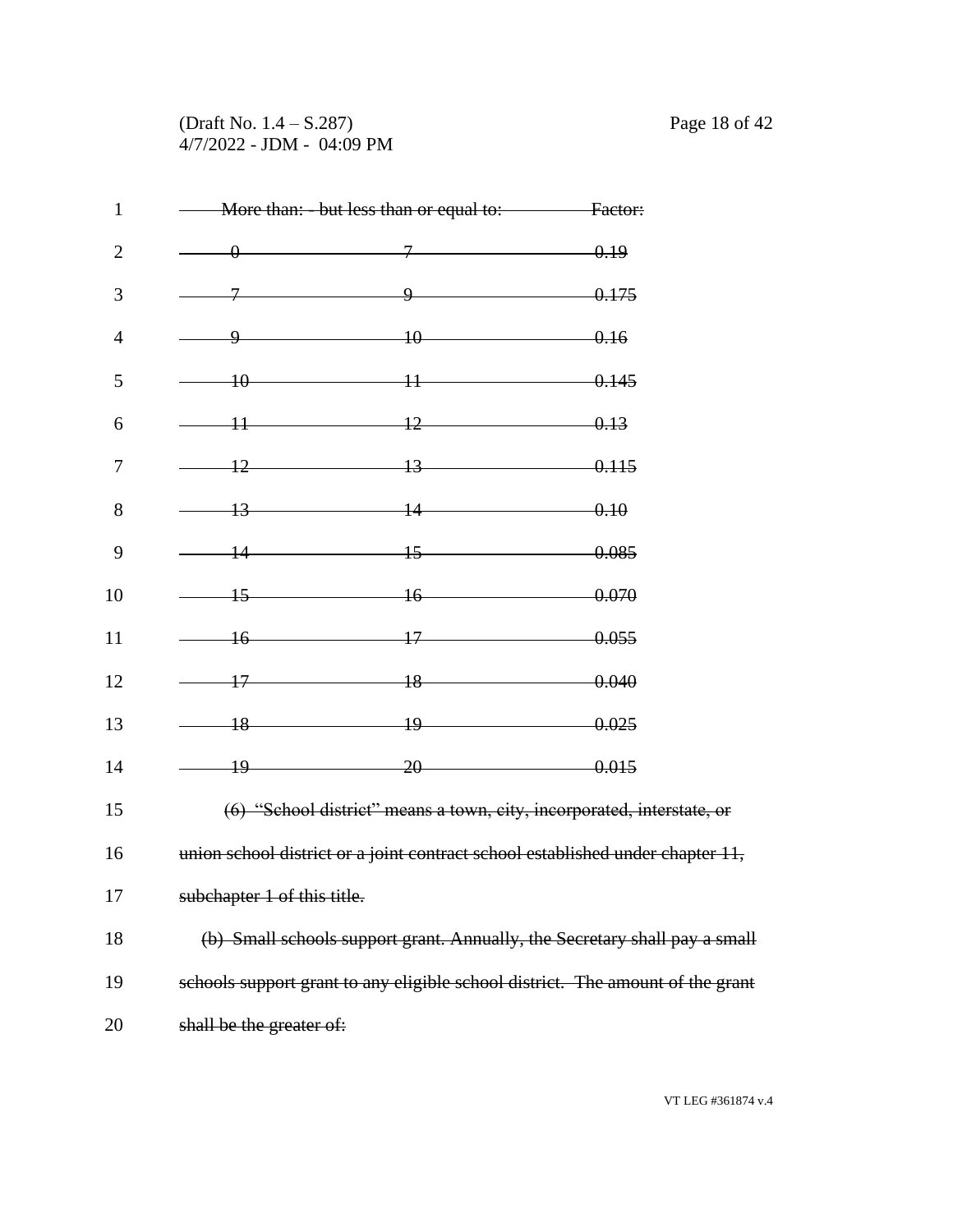(Draft No. 1.4 – S.287) Page 19 of 42 4/7/2022 - JDM - 04:09 PM

| $\mathbf{1}$   | (1) the amount determined by multiplying the two-year average                     |
|----------------|-----------------------------------------------------------------------------------|
| $\overline{2}$ | enrollment in the district by \$500.00 and subtracting the product from           |
| 3              | \$50,000.00, with a maximum grant of \$2,500.00 per enrolled student; or          |
| $\overline{4}$ | (2) the amount of 87 percent of the base education amount for the                 |
| 5              | current year, multiplied by the two-year average enrollment, multiplied by the    |
| 6              | AGS factor.                                                                       |
| 7              | $(e)$ [Repealed.]                                                                 |
| 8              | (d) [Repealed.]                                                                   |
| 9              | (e) In the event that a school or schools that have received a grant under        |
| 10             | this section merge in any year following receipt of a grant, and the              |
| 11             | consolidated school is not eligible for a grant under this section or the small   |
| 12             | school grant for the consolidated school is less than the total amount of grant   |
| 13             | aid the schools would have received if they had not combined, the consolidated    |
| 14             | school shall continue to receive a grant for three years following consolidation. |
| 15             | The amount of the annual grant shall be:                                          |
| 16             | (1) in the first year following consolidation, an amount equal to the             |
| 17             | amount received by the school or schools in the last year of eligibility;         |
| 18             | (2) in the second year following consolidation, an amount equal to two-           |
| 19             | thirds of the amount received in the previous year; and                           |
| 20             | (3) in the third year following consolidation, an amount equal to one-            |
| 21             | third of the amount received in the first year following consolidation.           |
|                | VT LEG #361874 v.4                                                                |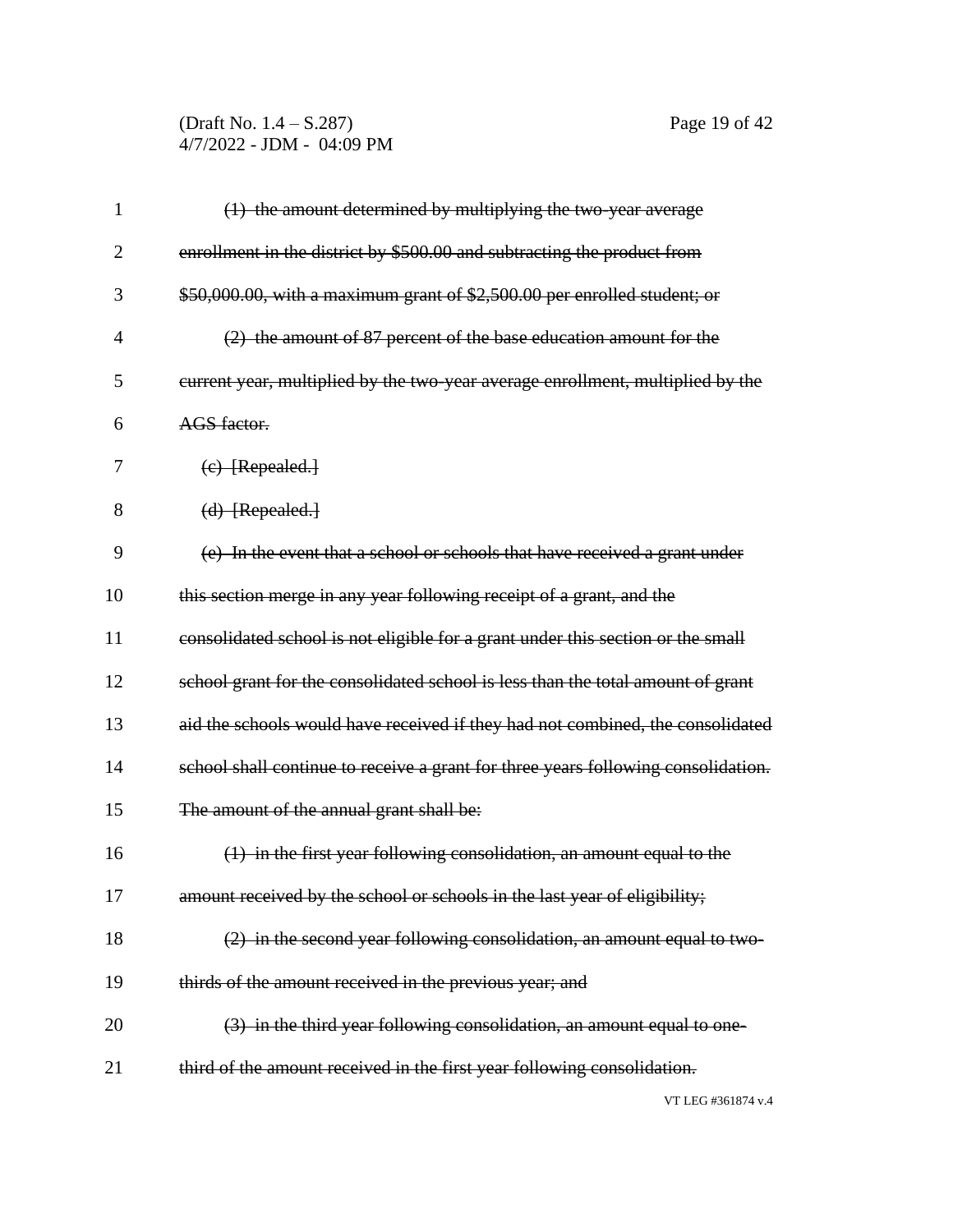(Draft No. 1.4 – S.287) Page 20 of 42 4/7/2022 - JDM - 04:09 PM

| 1              | $(f)(1)$ Notwithstanding anything to the contrary in this section, a school        |
|----------------|------------------------------------------------------------------------------------|
| $\overline{2}$ | district that received a small schools grant in fiscal year 2020 shall continue to |
| 3              | receive an annual small schools grant.                                             |
| 4              | (2) Payment of the grant under this subsection shall continue annually             |
| 5              | unless explicitly repealed by the General Assembly; provided, however, that        |
| 6              | the Secretary shall discontinue payment of the grant in the fiscal year            |
| 7              | following the cessation of operations of the school that made the district         |
| 8              | eligible for the small schools grant, and further provided that if the building    |
| 9              | that houses the school that made the district eligible for the small schools grant |
| 10             | is consolidated with another school into a renovated or new school building.       |
| 11             | then the Secretary shall continue to pay the grant during the repayment term of    |
| 12             | any bonded indebtedness incurred in connection with the consolidation-related      |
| 13             | renovation or construction.                                                        |
| 14             | (3) A school district that is eligible to receive an annual small schools          |
| 15             | grant under this subsection shall not also be eligible to receive a small school   |
| 16             | grant or its equivalent under subsection (b) of this section or under any other    |
| 17             | provision of law.                                                                  |
| 18             | (a) A school district that was voluntarily formed under 2010 Acts and              |
| 19             | Resolves No. 153, 2012 Acts and Resolves No. 156, or 2015 Acts and                 |
| 20             | Resolves No. 46, each as amended, and received a merger support grant shall        |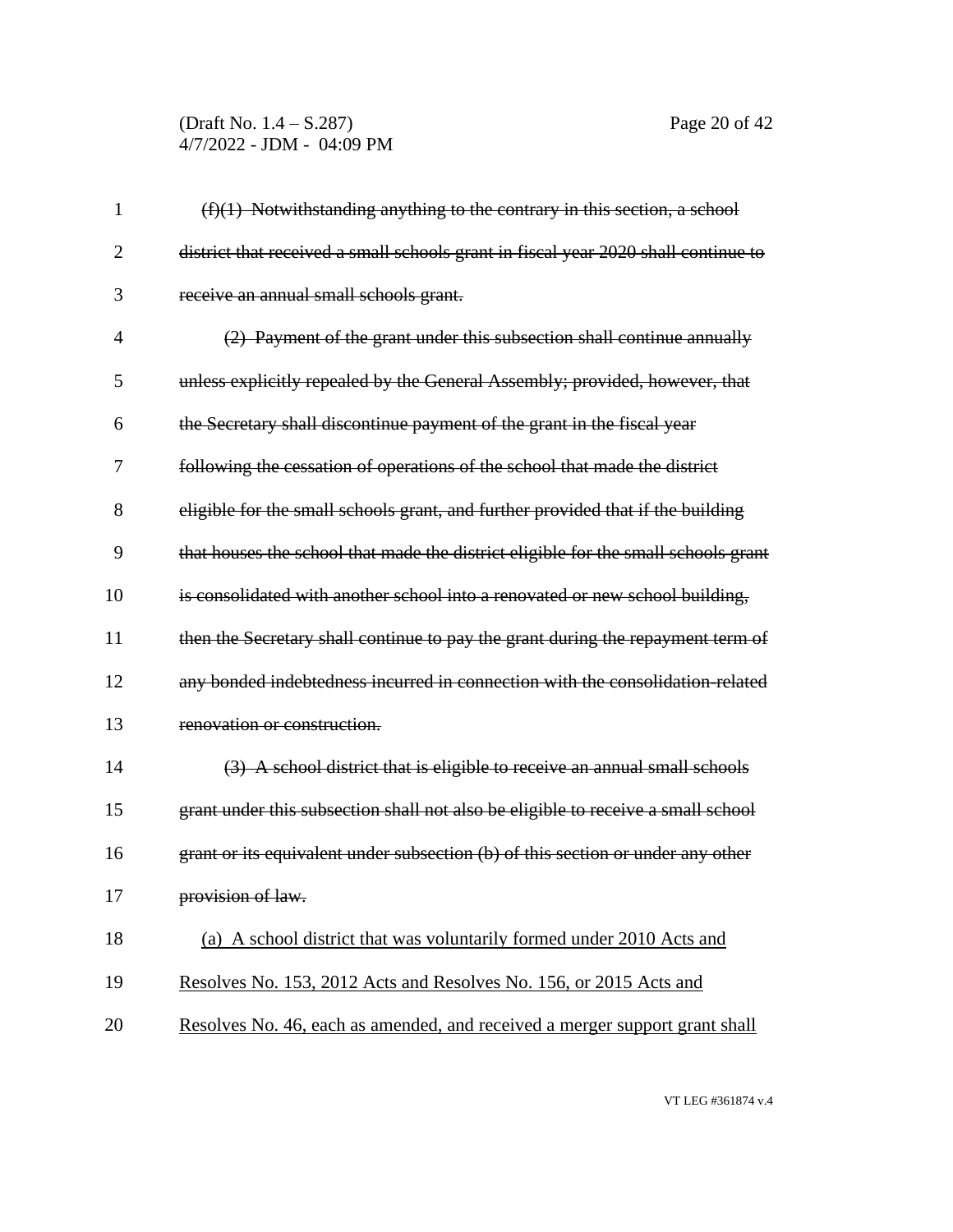(Draft No. 1.4 – S.287) Page 21 of 42 4/7/2022 - JDM - 04:09 PM

| $\mathbf{1}$   | continue to receive that merger support grant, subject to the provisions in       |
|----------------|-----------------------------------------------------------------------------------|
| $\overline{2}$ | subsection (c) of this section.                                                   |
| 3              | (b) A school district that was involuntarily formed under the Final Report        |
| $\overline{4}$ | of Decisions and Order on Statewide School District Merger Decisions              |
| 5              | Pursuant to Act 46, Secs. 8(b) and 10 dated November 28, 2018 and that            |
| 6              | received a small schools grant in fiscal year 2020 shall receive an annual        |
| 7              | merger support grant in that amount, subject to the provisions in subsection (c)  |
| 8              | of this section.                                                                  |
| 9              | $(c)(1)$ Payment of a merger support grant under this section shall not be        |
| 10             | made in any year that the school district receives a small school cost            |
| 11             | adjustment under section 4013 of this title.                                      |
| 12             | (2) Payment of a merger support grant under this section shall continue           |
| 13             | annually unless explicitly repealed by the General Assembly; provided,            |
| 14             | however, that the Secretary shall discontinue payment of the grant in the fiscal  |
| 15             | year following the cessation of operations of the school that made the district   |
| 16             | originally eligible for the grant, and further provided that if the building that |
| 17             | houses the school that made the district originally eligible for the grant is     |
| 18             | consolidated with another school into a renovated or new school building, then    |
| 19             | the Secretary shall continue to pay the grant during the repayment term of any    |
| 20             | bonded indebtedness incurred in connection with the consolidation-related         |
| 21             | renovation or construction.                                                       |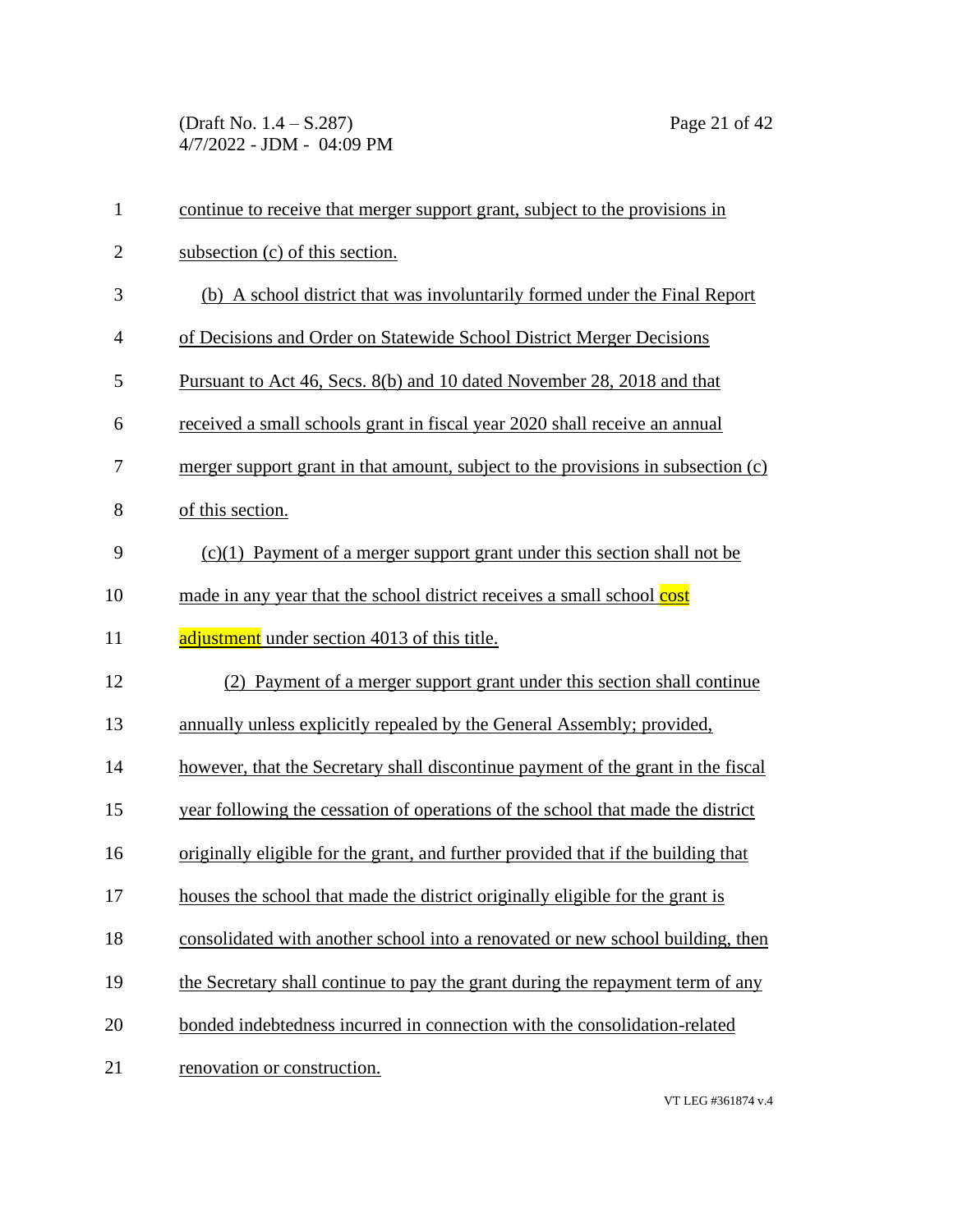(Draft No. 1.4 – S.287) Page 22 of 42 4/7/2022 - JDM - 04:09 PM

| $\mathbf 1$    | Sec. 12. 16 V.S.A. § 4030 is amended to read:                                           |
|----------------|-----------------------------------------------------------------------------------------|
| $\overline{2}$ | § 4030. DATA SUBMISSION; CORRECTIONS                                                    |
| 3              | * * *                                                                                   |
| $\overline{4}$ | (b) The Secretary shall use data submitted on or before January 15 prior to             |
| 5              | the fiscal year that begins the following July $1$ , in order to calculate the          |
| 6              | amounts due each school district for any fiscal year for the following:                 |
| 7              | $\left(\frac{1}{2}\right)$ transportation aid due under section 4016 of this title; and |
| 8              | (2) the small school support grant due under section 4015 of this title.                |
| 9              | * * *                                                                                   |
| 10             | Sec. 13. 16 V.S.A. § 1531 is amended to read:                                           |
| 11             | § 1531. RESPONSIBILITY OF STATE BOARD                                                   |
| 12             | * * *                                                                                   |
| 13             | (c) For a school district that is geographically isolated from a Vermont                |
| 14             | career technical center, the State Board may approve a career technical center          |
| 15             | in another state as the career technical center that district students may attend.      |
| 16             | In this case, the school district shall receive transportation assistance pursuant      |
| 17             | to section 1563 of this title and tuition assistance pursuant to section subsection     |
| 18             | $1561(c)$ of this title. Any student who is a resident in the Windham Southwest         |
| 19             | Supervisory Union and who is enrolled at public expense in the Charles H.               |
| 20             | McCann Technical School or the Franklin County Technical School shall be                |
| 21             | considered to be attending an approved career technical center in another state         |
|                | VT LEG #361874 v.4                                                                      |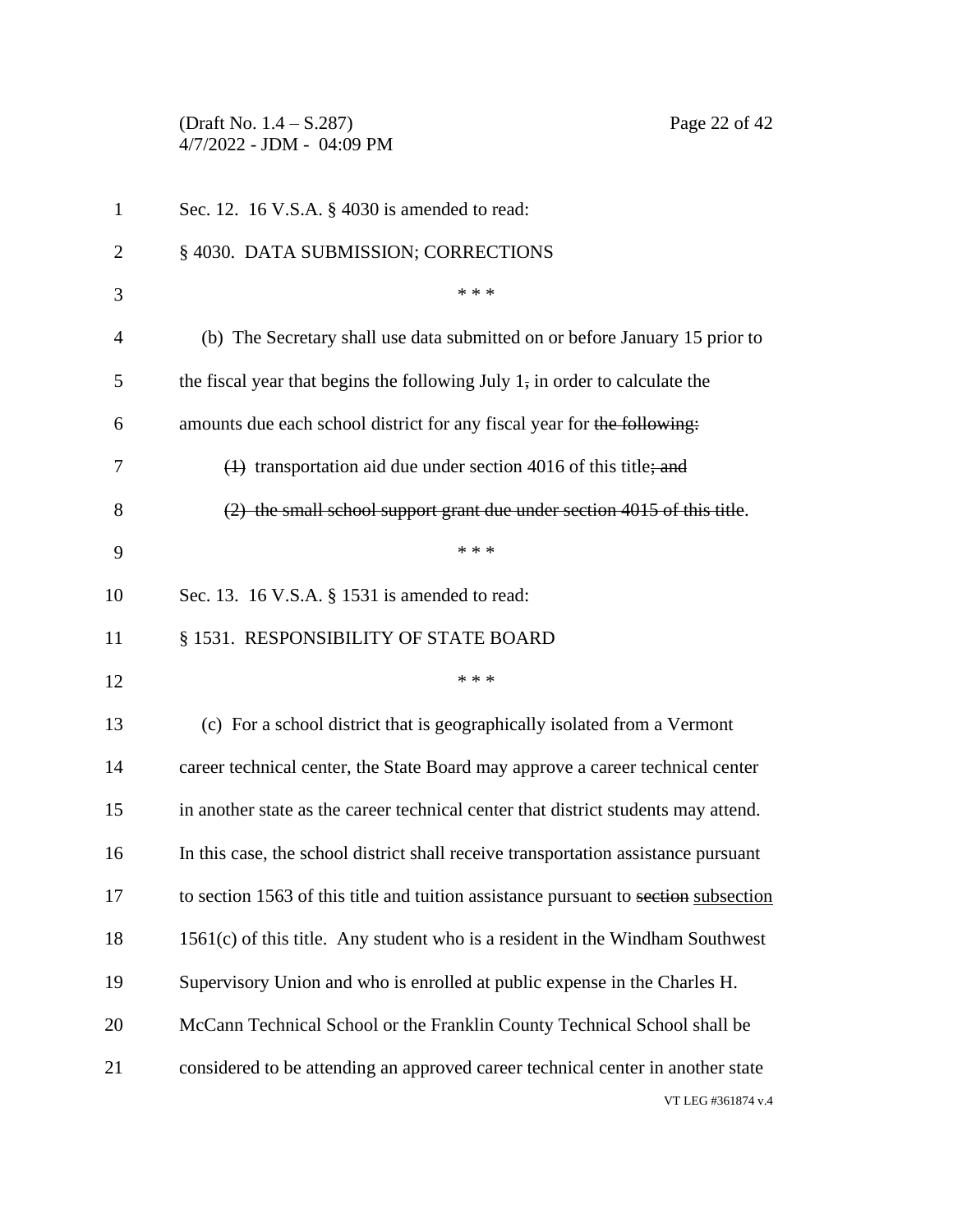### (Draft No. 1.4 – S.287) Page 23 of 42 4/7/2022 - JDM - 04:09 PM

| $\mathbf{1}$   | pursuant to this subsection, and, if the student is from a school district eligible |
|----------------|-------------------------------------------------------------------------------------|
| $\overline{2}$ | for a small schools merger support grant pursuant to section 4015 of this title,    |
| 3              | the student's full-time equivalency shall be computed according to time             |
| $\overline{4}$ | attending the school.                                                               |
| 5              | *** Changes to 16 V.S.A. Chapter 133; State Funding of Public                       |
| 6              | Education; Effective July 1, 2028 ***                                               |
| 7              | Sec. 14. 16 V.S.A. § 4001 is amended to read:                                       |
| 8              | § 4001. DEFINITIONS                                                                 |
| 9              | As used in this chapter:                                                            |
| 10             | (1) "Average daily membership" of a school district or, if needed in                |
| 11             | order to calculate the appropriate homestead tax rate, of the municipality as       |
| 12             | defined in $32$ V.S.A. § $5401(9)$ , in any year means:                             |
| 13             | * * *                                                                               |
| 14             | (B) The full-time equivalent enrollment in the year before the last                 |
| 15             | census period, of any State-placed students as defined in subdivision $11(a)(28)$   |
| 16             | of this title. A school district that provides for the education of its students by |
| 17             | paying tuition to an approved independent school or public school outside the       |
| 18             | district shall not count a State-placed student for whom it is paying tuition for   |
| 19             | purposes of determining average daily membership. A school district that is         |
| 20             | receiving the full amount, as defined by the State Board by rule, of the            |
| 21             | student's education costs under subsection 2950(a) of this title shall not count    |
|                | VT LEG #361874 v.4                                                                  |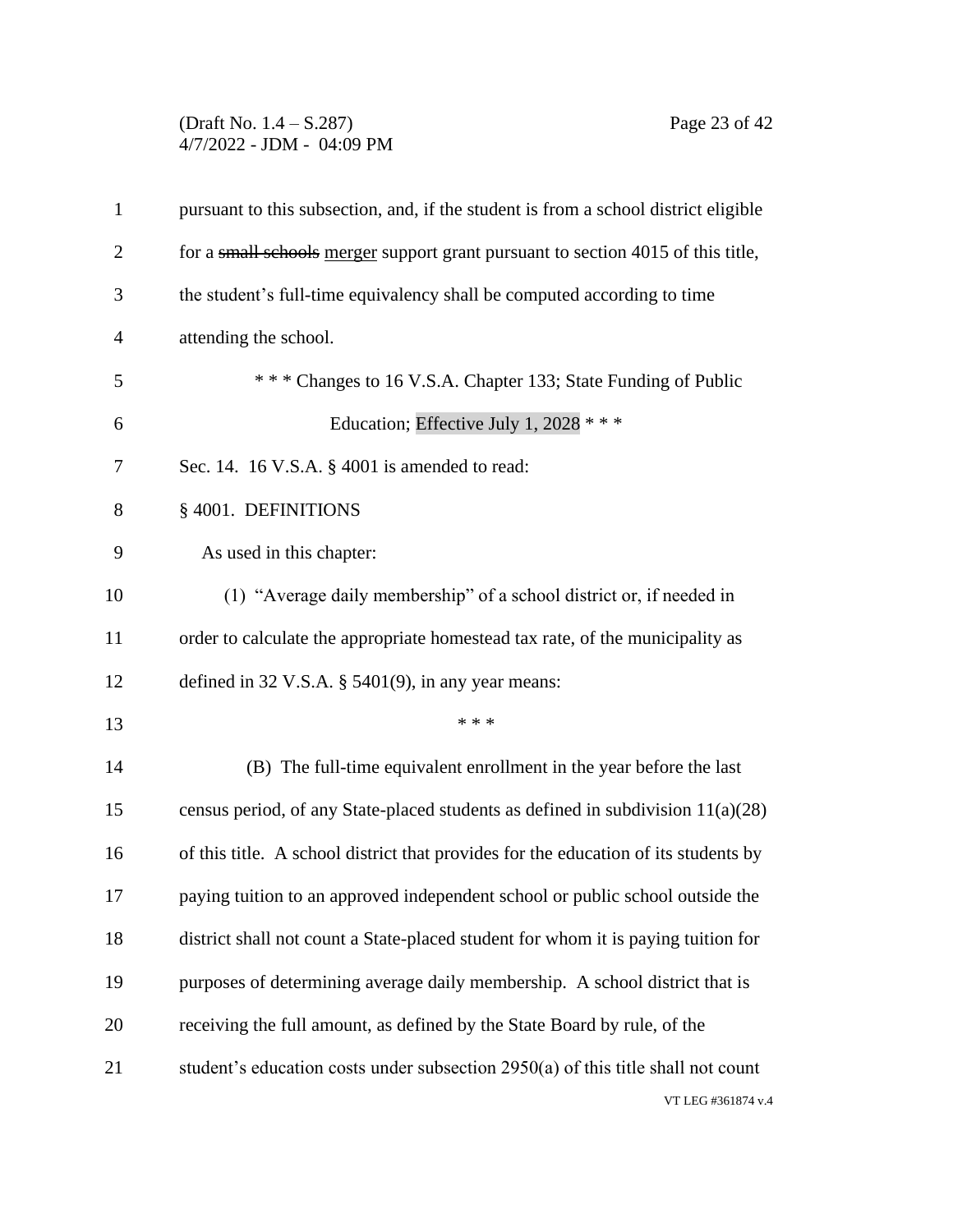### (Draft No. 1.4 – S.287) Page 24 of 42 4/7/2022 - JDM - 04:09 PM

| $\mathbf{1}$   | the student for purposes of determining average daily membership. A State-       |
|----------------|----------------------------------------------------------------------------------|
| $\overline{2}$ | placed student who is counted in average daily membership shall be counted as    |
| 3              | a student for the purposes of determining weighted student count.                |
| $\overline{4}$ | (C) The full-time equivalent enrollment for each prekindergarten                 |
| 5              | child as follows:                                                                |
| 6              | $(i)$ if If a child is enrolled in 10 or more hours of prekindergarten           |
| 7              | education per week or receives 10 or more hours of essential early education     |
| 8              | services per week, the child shall be counted as one full-time equivalent pupil  |
| 9              | multiplied by 0.46.                                                              |
| 10             | (ii) if If a child is enrolled in six or more but fewer than 10 hours            |
| 11             | of prekindergarten education per week or if a child receives fewer than 10       |
| 12             | hours of essential early education services per week, the child shall be counted |
| 13             | as a percentage of one full-time equivalent pupil, calculated as one multiplied  |
| 14             | by the number of hours per week divided by ten, with the resulting amount        |
| 15             | multiplied by 0.46.                                                              |
| 16             | (iii) A child enrolled in prekindergarten education for fewer than               |
| 17             | six hours per week shall not be included in the district's average daily         |
| 18             | membership.                                                                      |
| 19             | (iv) There is no limit on the total number of children who may be                |
| 20             | enrolled in prekindergarten education or who receive essential early education   |
| 21             | services.                                                                        |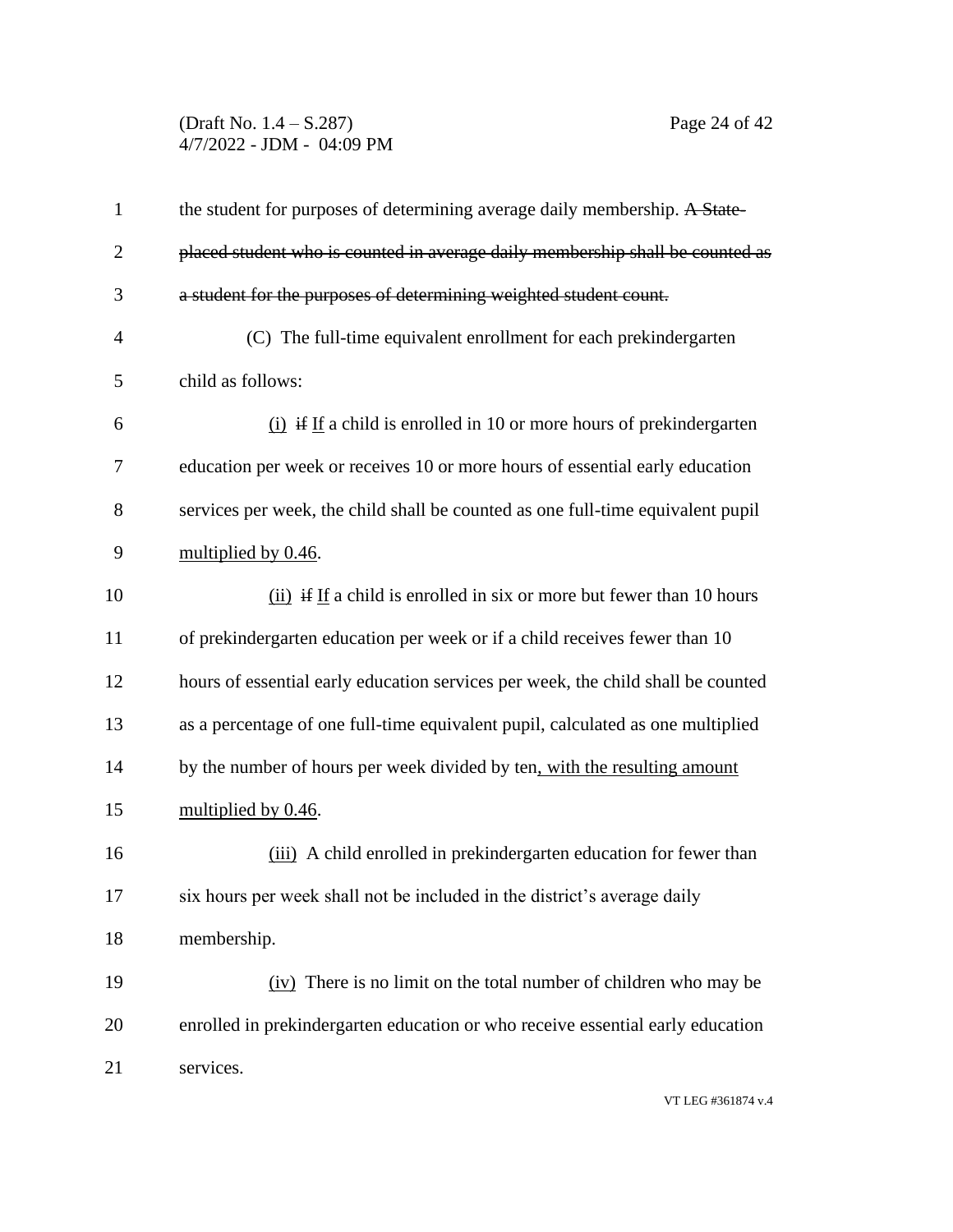| 1              | * * *                                                                           |
|----------------|---------------------------------------------------------------------------------|
| $\overline{2}$ | (3) "Equalized pupils" means the long-term weighted average daily               |
| 3              | membership multiplied by the ratio of the statewide long-term average daily     |
| $\overline{4}$ | membership to the statewide long-term weighted average daily membership.        |
| 5              | [Repealed.]                                                                     |
| 6              | * * *                                                                           |
| 7              | (6) "Education spending" means the amount of the school district                |
| 8              | budget, any assessment for a joint contract school, career technical center     |
| 9              | payments made on behalf of the district under subsection 1561(b) of this title, |
| 10             | and any amount added to pay a deficit pursuant to 24 V.S.A. § 1523(b) that is   |
| 11             | paid for by the school district, but excluding any portion of the school budget |
| 12             | paid for from any other sources such as endowments, parental fundraising,       |
| 13             | federal funds, nongovernmental grants, or other State funds such as special     |
| 14             | education funds paid under chapter 101 of this title and cost adjustments under |
| 15             | section 4013 of this title.                                                     |
| 16             | * * *                                                                           |
| 17             | (7) "Long-term membership" of a school district in any school year              |
| 18             | means the:                                                                      |
| 19             | $(A)$ mean average of the district's average daily membership,                  |
| 20             | excluding full-time equivalent enrollment of State-placed students, over two    |
| 21             | school years, plus                                                              |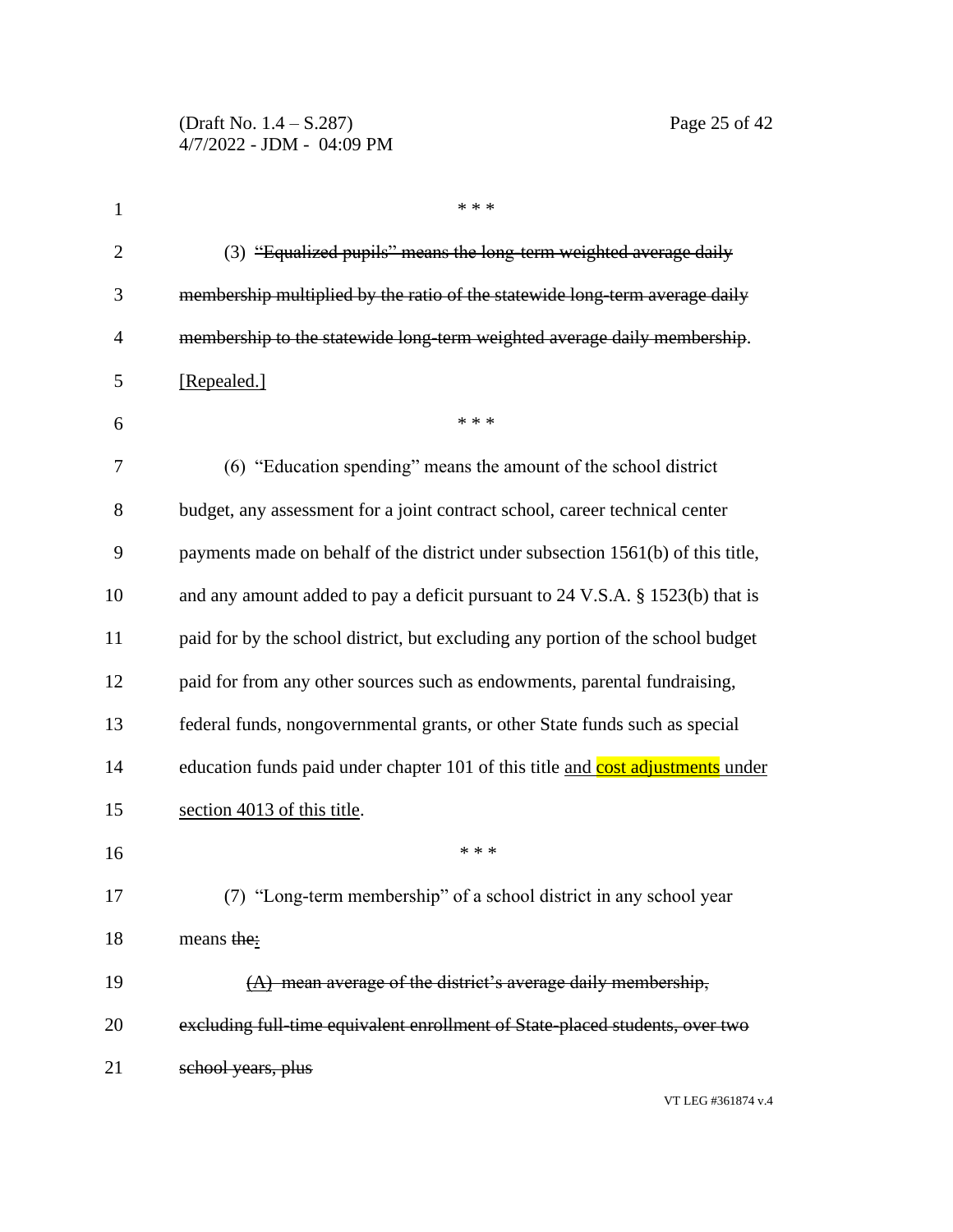(Draft No. 1.4 – S.287) Page 26 of 42 4/7/2022 - JDM - 04:09 PM

| $\mathbf{1}$   | (B) full-time equivalent enrollment of State-placed students for the            |
|----------------|---------------------------------------------------------------------------------|
| $\overline{2}$ | most recent of the two years. long-term membership of that school district as   |
| 3              | determined under section 4010(b) of this title.                                 |
| $\overline{4}$ | * * *                                                                           |
| 5              | (8) "Poverty ratio" means the number of persons in the school district          |
| 6              | who are aged six through 17 and whose family income, as determined under        |
| 7              | the universal income declaration form developed and maintained by the           |
| 8              | Agency of Education, is 185 percent or less of the current year Federal Poverty |
| 9              | Level, divided by the long-term membership of the school district. A person     |
| 10             | whose family income, as determined under the universal income declaration       |
| 11             | form developed and maintained by the Agency of Education, is 185 percent or     |
| 12             | less of the current year Federal Poverty Level but for whom English is not the  |
| 13             | primary language shall also be counted in the numerator of the ratio. "Pupils   |
| 14             | whose families are at or below 185 percent of FPL" means pupils whose           |
| 15             | family income, as determined under the universal income declaration form        |
| 16             | developed and maintained by the Agency of Education, is 185 percent or less     |
| 17             | of the current year Federal Poverty Level. [Repealed.]                          |
| 18             | * * *                                                                           |
| 19             | (12) "Weighted long-term membership" of a school district in any                |
| 20             | school year means the long-term membership adjusted pursuant to section         |
| 21             | 4010 of this title. [Repealed.]                                                 |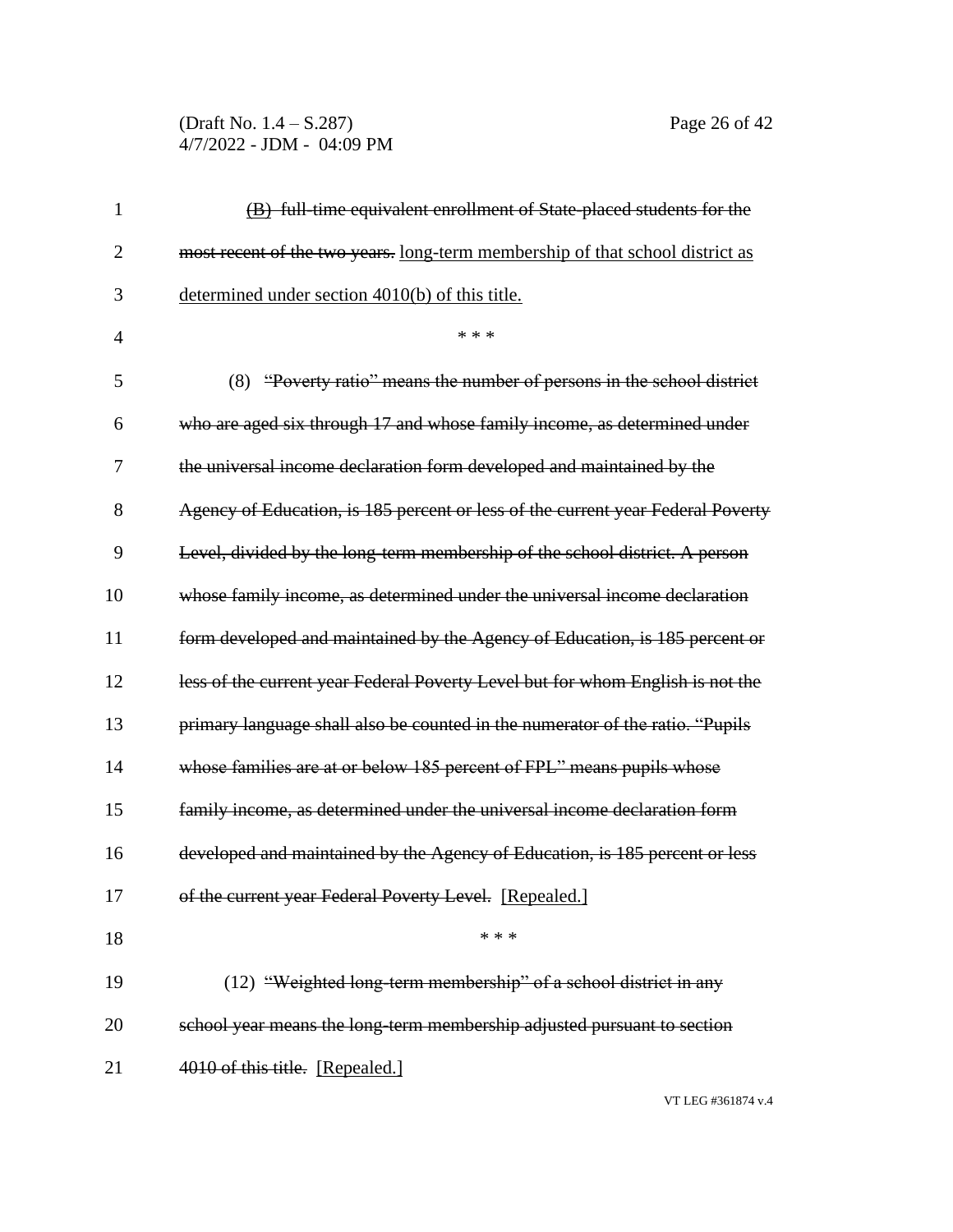| $\mathbf{1}$   | * * *                                                                          |
|----------------|--------------------------------------------------------------------------------|
| $\overline{2}$ | (14) "Adjusted education payment" means the district's education               |
| 3              | spending per equalized pupil "Per pupil education spending" of a school        |
| 4              | district in any school year means the per pupil education spending of that     |
| 5              | school district as determined under section 4010(c) of this title.             |
| 6              | * * *                                                                          |
| 7              | Sec. 15. 16 V.S.A. § 4010 is amended to read:                                  |
| 8              | § 4010. DETERMINATION OF WEIGHTED MEMBERSHIP PER PUPIL                         |
| 9              | <b>EDUCATION SPENDING</b>                                                      |
| 10             | (a) Determination of average daily membership. On or before the first day      |
| 11             | of December during each school year, the Secretary of Education shall          |
| 12             | determine the average daily membership of each school district for the current |
| 13             | school year. The determination shall list separately:                          |
| 14             | (1) resident prekindergarten children;                                         |
| 15             | (2) resident students being provided elementary or kindergarten                |
| 16             | education; and                                                                 |
| 17             | (3) resident students being provided secondary education.                      |
| 18             | (b) The Secretary shall determine the long-term membership for each            |
| 19             | school district for each student group described in subsection (a) of this     |
| 20             | section. The Secretary shall use the actual average daily membership over two  |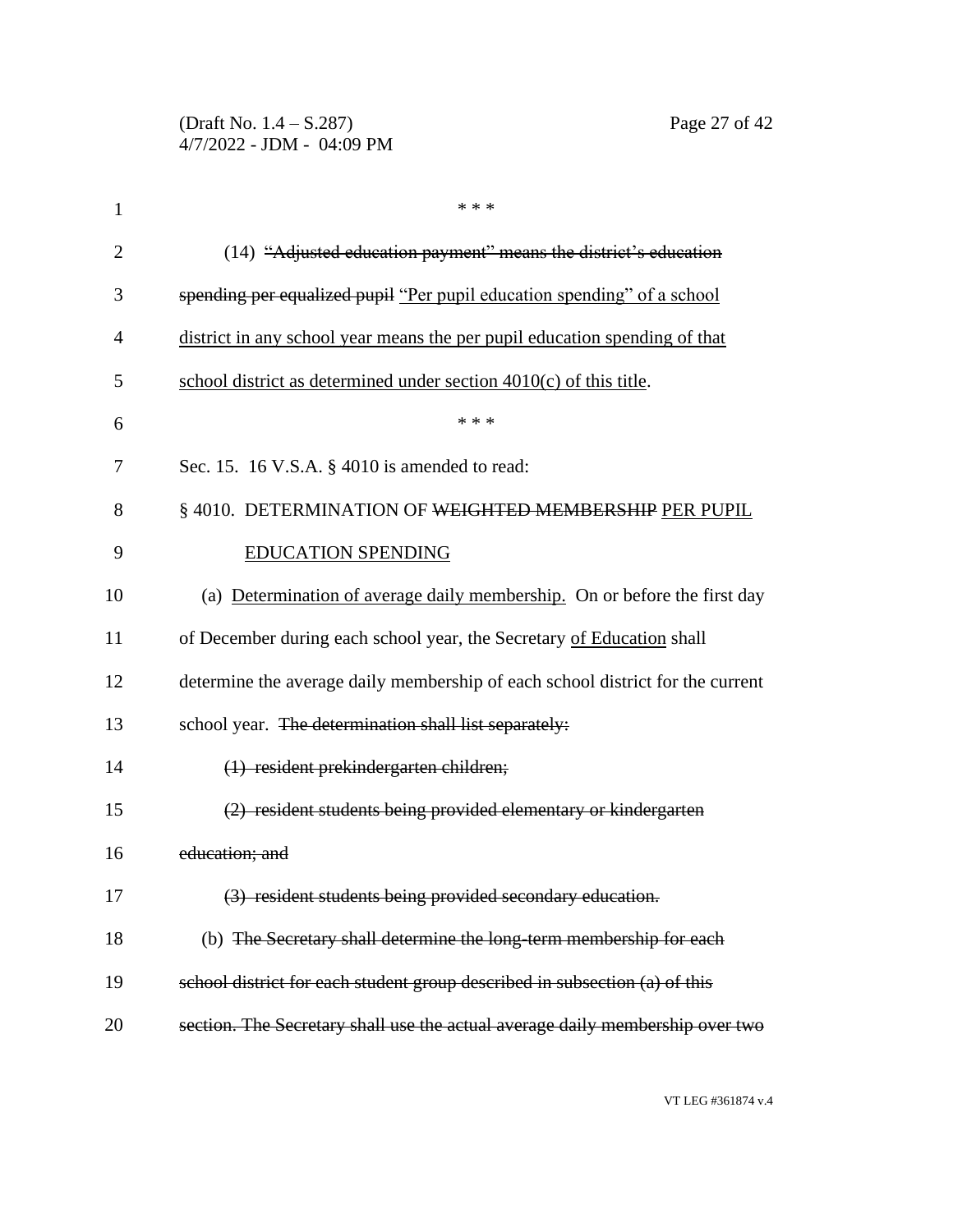(Draft No. 1.4 – S.287) Page 28 of 42 4/7/2022 - JDM - 04:09 PM

| $\mathbf{1}$   | consecutive years, the latter of which is the current school year. Determination    |
|----------------|-------------------------------------------------------------------------------------|
| $\overline{2}$ | of long-term membership.                                                            |
| 3              | (1) On December 1 each year, the Secretary shall determine long-term                |
| $\overline{4}$ | membership for each school district for the next fiscal year for district review.   |
| 5              | (2) "Long-term membership" of a school district in any school year                  |
| 6              | means the:                                                                          |
| 7              | (A) mean average of the district's average daily membership,                        |
| 8              | excluding full-time equivalent enrollment of State-placed students, over two        |
| 9              | school years, the latter of which is the current school year; plus                  |
| 10             | (B) full-time equivalent enrollment of State-placed students for the                |
| 11             | most recent of the two years.                                                       |
| 12             | (3) A district's long-term membership shall in no case be less than 96              |
| 13             | and one-half percent of the long-term membership in the district in the             |
| 14             | previous year, prior to making any adjustment under this section. <b>[is hold</b> ] |
| 15             | harmless going to be impacted by pre-k ADM count of 0.46? Brad]                     |
| 16             | (4) The Secretary shall make any necessary corrections to its                       |
| 17             | determination of long-term membership on or before December 15, on which            |
| 18             | date the long-term membership count shall become final for that year.               |
| 19             | [Secretary/school districts have 15 days to make corrections; too short? Brad]      |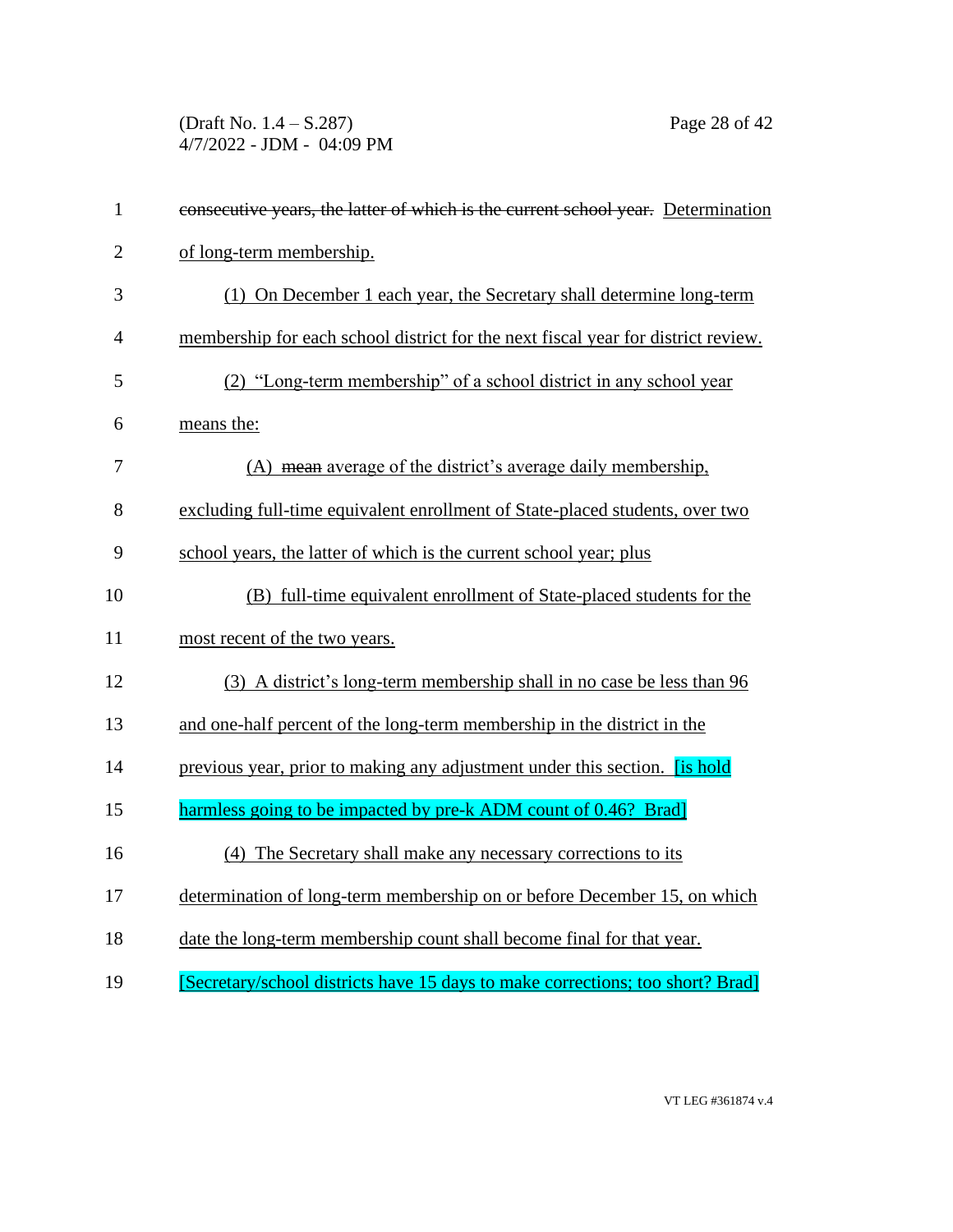(Draft No. 1.4 – S.287) Page 29 of 42 4/7/2022 - JDM - 04:09 PM

| $\mathbf{1}$   | (c) The Secretary shall determine the weighted long-term membership for           |
|----------------|-----------------------------------------------------------------------------------|
| $\overline{2}$ | each school district using the long-term membership from subsection (b) of        |
| 3              | this section and the following weights for each class:                            |
| 4              | Prekindergarten 0.46                                                              |
| 5              | Elementary or kindergarten 1.0                                                    |
| 6              | Secondary 1.13 Determination of per pupil education spending. As                  |
| 7              | soon as reasonably possible after a school district budget is approved by voters, |
| 8              | the Secretary shall determine the per pupil education spending for the next       |
| 9              | fiscal year for the school district. Per pupil education spending shall equal a   |
| 10             | school district's education spending divided by its long-term membership.         |
| 11             | (d) The weighted long-term membership calculated under subsection (c) of          |
| 12             | this section shall be increased for each school district to compensate for        |
| 13             | additional costs imposed by pupils whose families are at or below 185 percent     |
| 14             | of FPL. The adjustment shall be equal to the total from subsection (c) of this    |
| 15             | section, multiplied by 25 percent, and further multiplied by the poverty ratio of |
| 16             | the district. [Repealed.]                                                         |
| 17             | (e) The weighted long-term membership calculated under subsection (c) of          |
| 18             | this section shall be further increased by 0.2 for each student in average daily  |
| 19             | membership for whom English is not the primary language. [Repealed.]              |
| 20             | (f) For purposes of determining weighted membership under this section, a         |
| 21             | district's equalized pupils shall in no case be less than 96 and one-half percent |
|                | VT LEG #361874 v.4                                                                |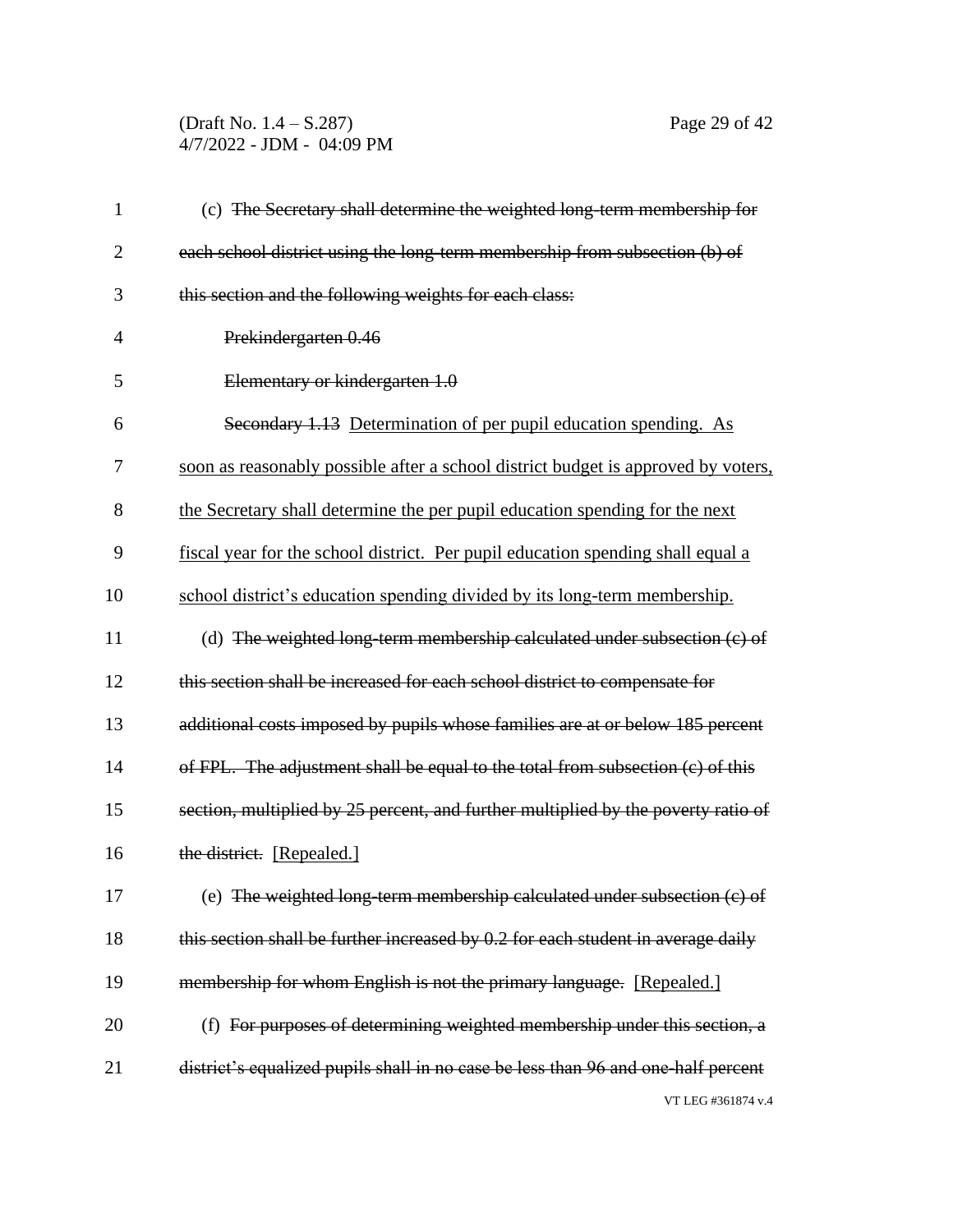(Draft No. 1.4 – S.287) Page 30 of 42 4/7/2022 - JDM - 04:09 PM

| $\mathbf{1}$   | of the actual number of equalized pupils in the district in the previous year,    |
|----------------|-----------------------------------------------------------------------------------|
| $\overline{2}$ | prior to making any adjustment under this section. [Repealed.]                    |
| 3              | (g) Guidelines. The Secretary shall develop guidelines to enable clear and        |
| 4              | consistent identification of students to be counted under this section.           |
| 5              | (h) On December 1 each year, the Secretary shall determine the equalized          |
| 6              | pupil count for the next fiscal year for district review. The Secretary shall     |
| 7              | make any necessary corrections on or before December 15, on which date the        |
| 8              | count shall become final for that year. [Repealed.]                               |
| 9              | (i) The Secretary shall evaluate the accuracy of the weights established in       |
| 10             | subsection (c) of this section and, at the beginning of each biennium, shall      |
| 11             | propose to the House and Senate Committees on Education whether the               |
| 12             | weights should stay the same or be adjusted. The provisions of 2 V.S.A.           |
| 13             | § 20(d) (expiration of required reports) shall not apply to the report to be made |
| 14             | under this subsection. [Repealed.]                                                |
| 15             | Sec. 16. 16 V.S.A. § 4011 is amended to read:                                     |
| 16             | § 4011. EDUCATION PAYMENTS                                                        |
| 17             | * * *                                                                             |
| 18             | (c) Annually, each school district shall receive an education spending            |
| 19             | payment for support of education costs. An unorganized town or gore shall         |
| 20             | receive an amount equal to its adjusted education payment per pupil education     |
| 21             | spending for that year for each student based on the weighted average daily       |
|                | VT LEG #361874 v.4                                                                |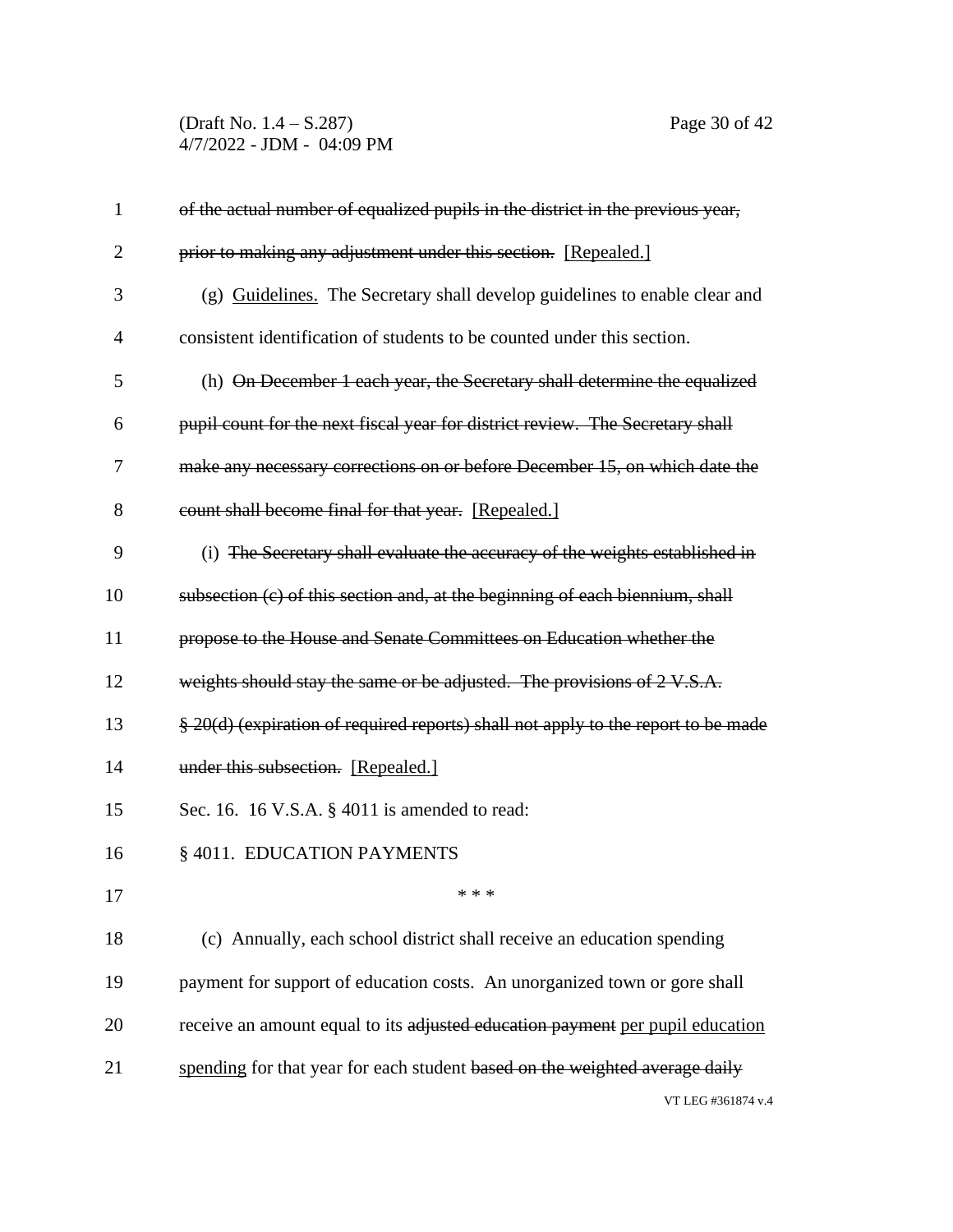(Draft No. 1.4 – S.287) Page 31 of 42 4/7/2022 - JDM - 04:09 PM

| $\mathbf{1}$   | membership count, which shall not be equalized. In fiscal years 2007 and after,          |
|----------------|------------------------------------------------------------------------------------------|
| $\overline{2}$ | no No district shall receive more than its education spending amount. [Brad]             |
| 3              | * * *                                                                                    |
| 4              | (i) Annually, $\frac{dy}{dx}$ on or before October 1, the Secretary shall send to school |
| 5              | boards for inclusion in town reports and publish on the Agency website the               |
| 6              | following information:                                                                   |
| 7              | $(1)$ the statewide average district spending per equalized pupil per pupil              |
| 8              | education spending for the current fiscal year and 125 percent of that average           |
| 9              | spending; and                                                                            |
| 10             | (2) a statewide comparison of student-teacher ratios among schools that                  |
| 11             | are similar in number of students and number of grades.                                  |
| 12             | Sec. 17. 16 V.S.A. § 4013 is added to read:                                              |
| 13             | § 4013. COST ADJUSTMENTS                                                                 |
| 14             | (a) Definitions. As used in this section:                                                |
| 15             | (1) "Cost categories" means the categories listed under subsection (b) of                |
| 16             | this section.                                                                            |
| 17             | (2) "ELL pupils" means pupils who are English language learners and                      |
| 18             | for whom English is not their primary language.                                          |
| 19             | (3) "ELL services" means those services described under section 4013                     |
| 20             | of this title.                                                                           |
| 21             | (4) "Pupils whose families are at or below 185 percent of FPL" means:                    |
|                | VT LEG #361874 v.4                                                                       |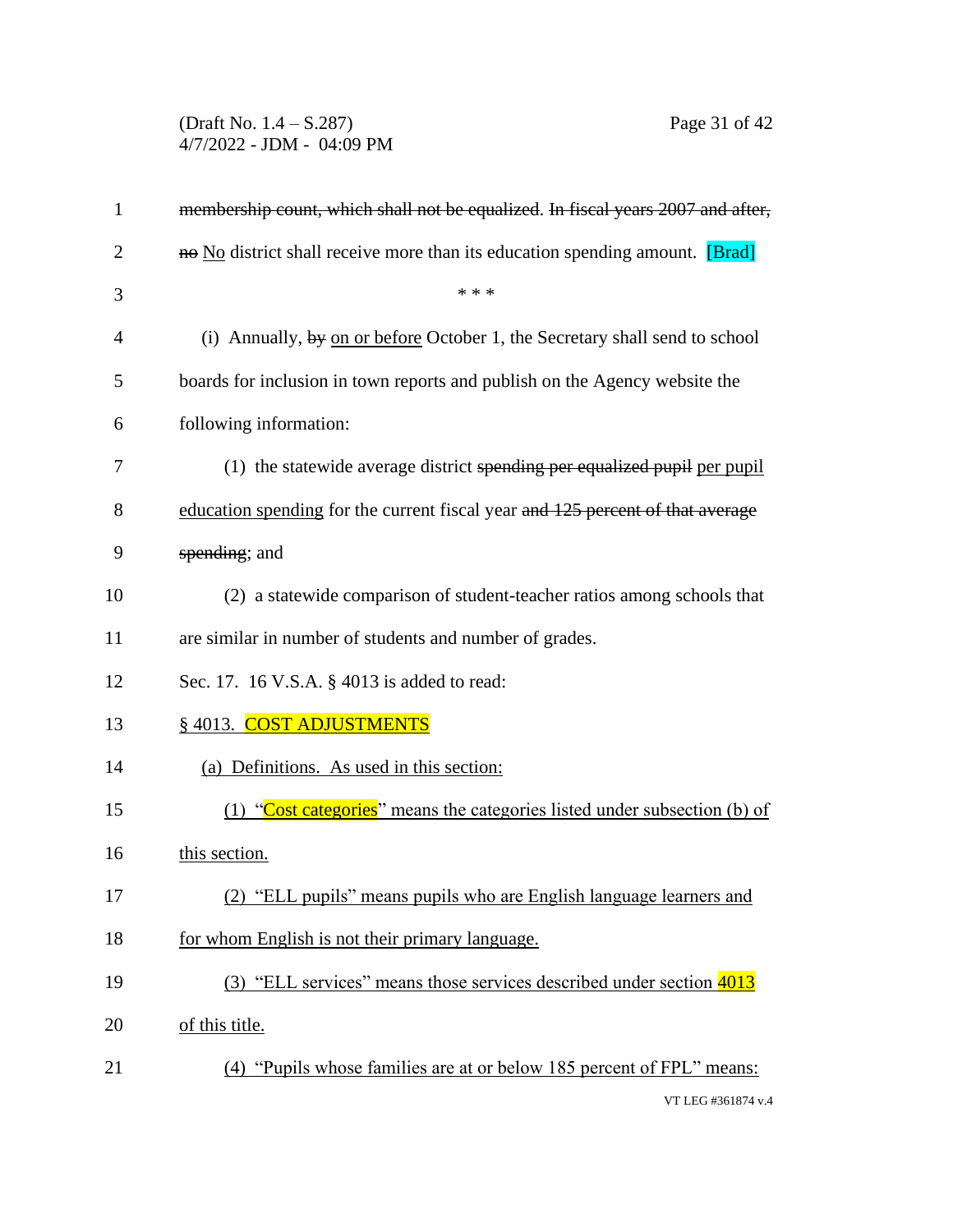(Draft No. 1.4 – S.287) Page 32 of 42 4/7/2022 - JDM - 04:09 PM

| $\mathbf{1}$   | (A) pupils whose family income, as determined under the universal             |
|----------------|-------------------------------------------------------------------------------|
| $\overline{2}$ | income declaration form developed and maintained by the Agency of             |
| 3              | Education or through other sources of income data available to the Agency, is |
| 4              | 185 percent or less of the current year Federal Poverty Level; and            |
| 5              | pupils who are directly certified for free-and reduced-priced<br>(B)          |
| 6              | meals.                                                                        |
| 7              | (b) Determination of cost categories. On or before the first day of           |
| 8              | December during each school year, the Secretary shall perform the following   |
| 9              | tasks.                                                                        |
| 10             | (1) Using average daily membership, list for each school district the         |
| 11             | number of:                                                                    |
| 12             | (A) pupils in kindergarten through grade five;                                |
| 13             | (B) pupils in grades six through eight;                                       |
| 14             | $(C)$ pupils in grades nine through 12;                                       |
| 15             | (D) pupils whose families are at or below 185 percent of FPL; and             |
| 16             | $(E)$ ELL pupils.                                                             |
| 17             | $(2)(A)$ Identify all school districts that have low population density,      |
| 18             | measured by the number of persons per square mile residing within the land    |
| 19             | area of the geographic boundaries of the district as of July 1 of that year,  |
| 20             | equaling:                                                                     |
| 21             | (i) fewer than 36 persons per square mile;                                    |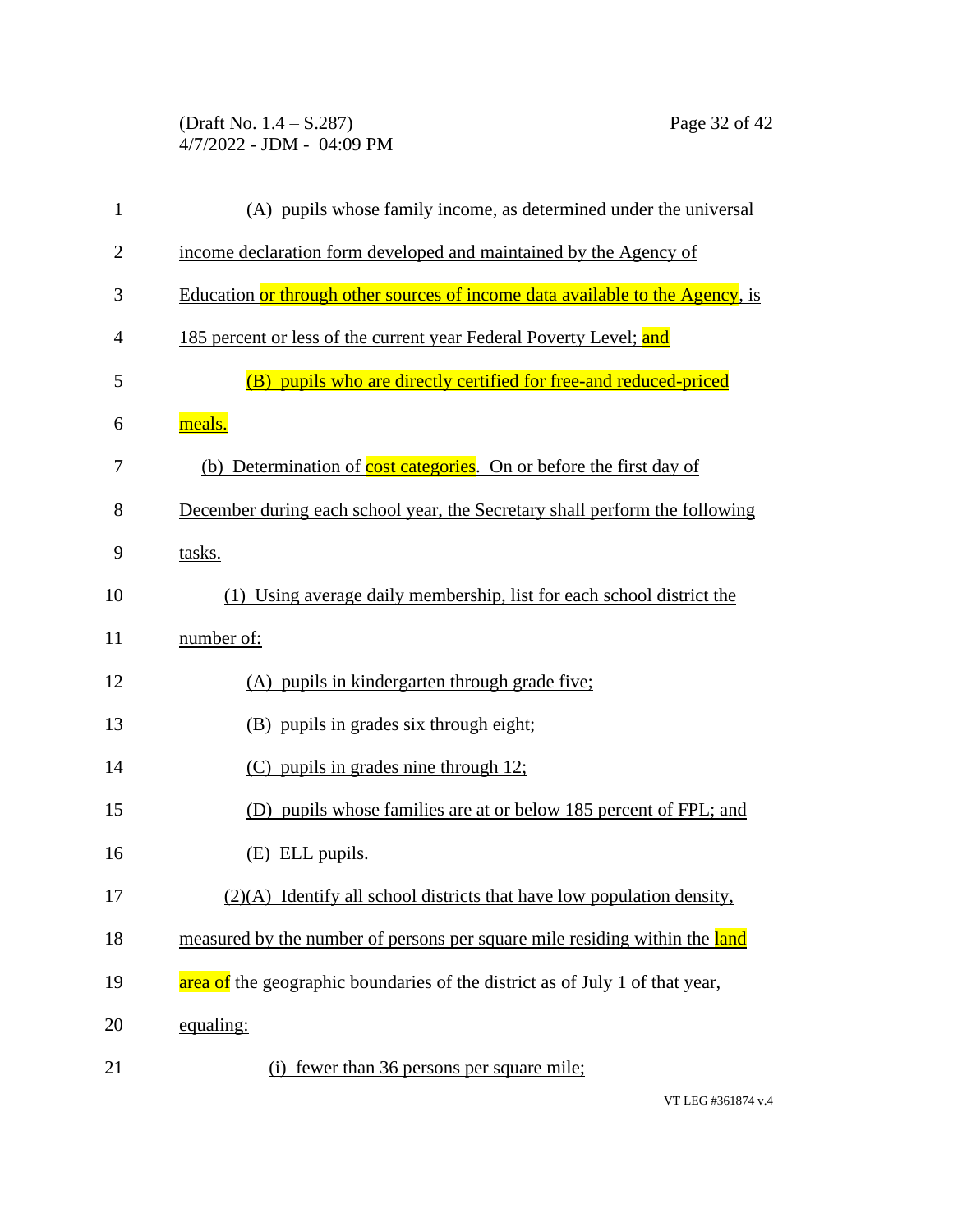(Draft No. 1.4 – S.287) Page 33 of 42 4/7/2022 - JDM - 04:09 PM

| $\mathbf{1}$   | (ii) 36 or more persons per square mile but fewer than 55 persons                 |
|----------------|-----------------------------------------------------------------------------------|
| $\overline{2}$ | per square mile; or                                                               |
| 3              | (iii) 55 or more persons per square mile but fewer than 100                       |
| $\overline{4}$ | persons per square mile.                                                          |
| 5              | (B) Population density data shall be based on the best available U.S.             |
| 6              | Census data as provided to the Agency of Education by the Vermont Center for      |
| 7              | Geographic Information.                                                           |
| 8              | (C) Using average daily membership, list for each school district that            |
| 9              | has low population density the number of pupils in each of subdivisions           |
| 10             | $(A)(i)$ –(iii) of this subdivision (2).                                          |
| 11             | (3)(A) Identify all school districts that have one or more small schools,         |
| 12             | which are schools that have an average two-year enrollment of:                    |
| 13             | (i) fewer than $100$ pupils; or                                                   |
| 14             | (ii) 100 or more pupils but fewer than 250 pupils.                                |
| 15             | (B) As used in subdivision (A) of this subdivision (3), "average two-             |
| 16             | year enrollment" means the average enrollment of the two most recently            |
| 17             | completed school years, and "enrollment" means the number of pupils who are       |
| 18             | enrolled in a school operated by the district on October 1. A pupil shall be      |
| 19             | counted as one whether the pupil is enrolled as a full-time or part-time student. |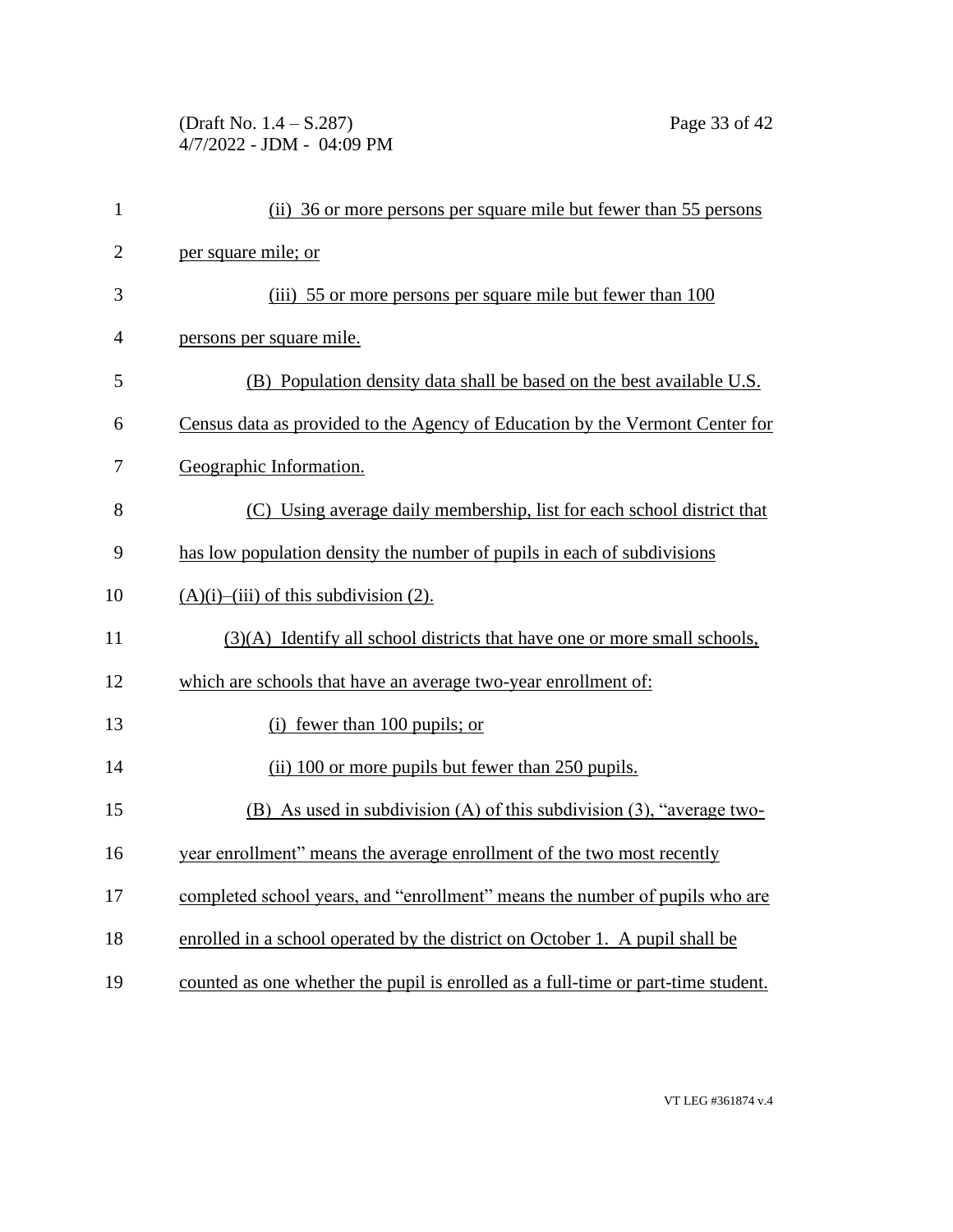(Draft No. 1.4 – S.287) Page 34 of 42 4/7/2022 - JDM - 04:09 PM

| $\mathbf{1}$   | (C) Using average two-year enrollment, list for each school district                   |
|----------------|----------------------------------------------------------------------------------------|
| $\overline{2}$ | that has a small school the number of pupils in each of subdivisions $(A)(i)$ — $(ii)$ |
| 3              | of this subdivision $(3)$ .                                                            |
| $\overline{4}$ | (c) Cost adjustment count. For each cost adjustment category except the                |
| 5              | small schools cost adjustment category under subdivision $(b)(3)$ of this section,     |
| 6              | the Secretary shall compute the cost adjustment count by using the long-term           |
| 7              | membership in that category.                                                           |
| 8              | (d) Cost adjustments. For each pupil in a cost adjustment count, a school              |
| 9              | district shall annually receive the following amounts.                                 |
| 10             | (1) For each pupil in grades six through eight— $$3,663.00$ .                          |
| 11             | (2) For each pupil in grades nine through $12 - $3,968.00$ .                           |
| 12             | (3) For each pupil whose family is at or below 185 percent of $FPL$ —                  |
| 13             | \$10,480.00.                                                                           |
| 14             | (4) For each <b>ELL pupil</b> $-\$25,335.00$ .                                         |
| 15             | (5) For each pupil living in a low population density school district:                 |
| 16             | (A) $$1,526.00$ , where the number of persons per square mile residing                 |
| 17             | within the land area of the geographic boundaries of the district as of July 1 of      |
| 18             | that year is fewer than 36 persons;                                                    |
| 19             | (B) $$1,221.00$ , where the number of persons per square mile residing                 |
| 20             | within the land area of the geographic boundaries of the district as of July 1 of      |
| 21             | that year is 36 or more but fewer than 55 persons; or                                  |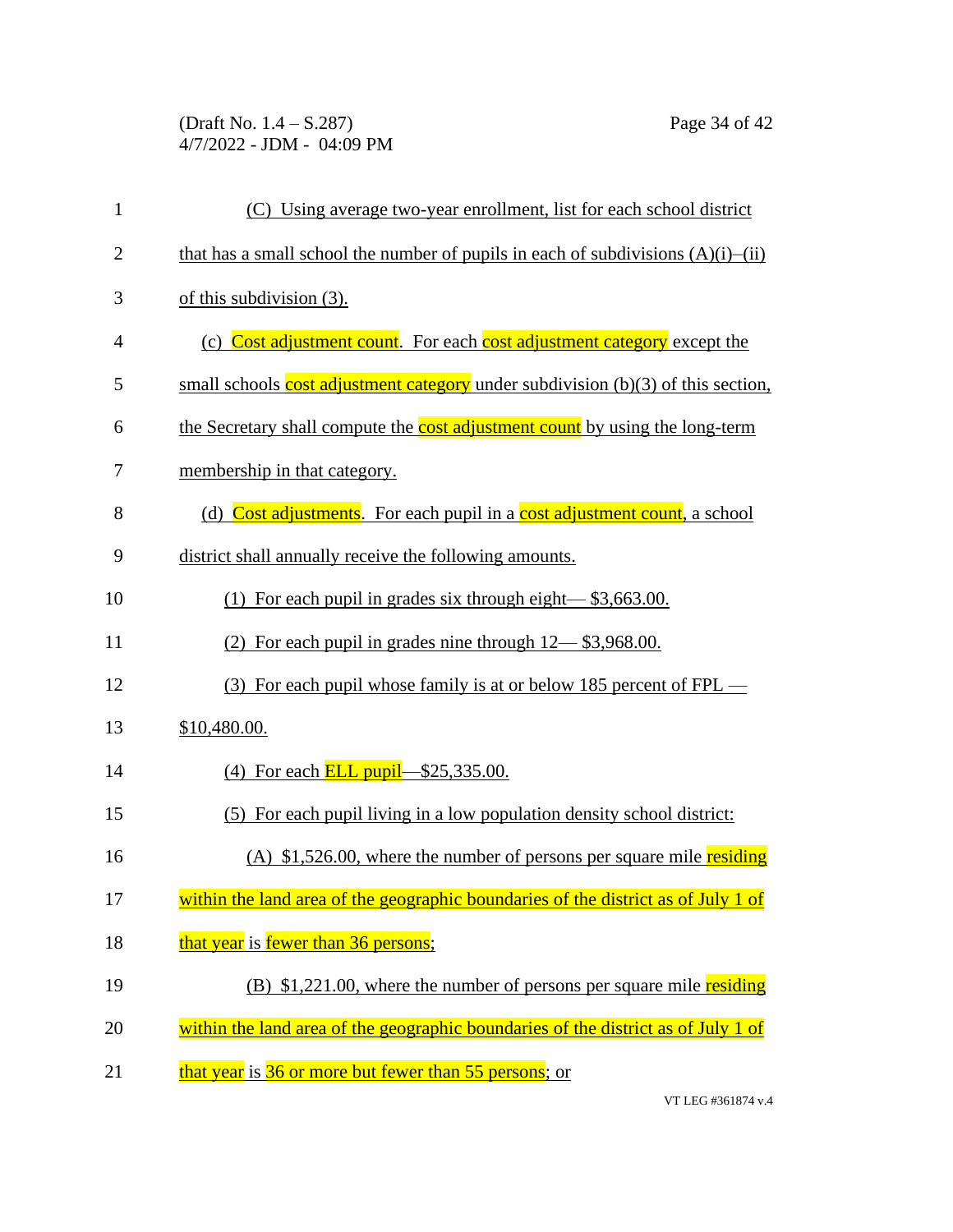(Draft No. 1.4 – S.287) Page 35 of 42 4/7/2022 - JDM - 04:09 PM

| 1              | (C) \$712.00, where the number of persons per square mile residing                  |
|----------------|-------------------------------------------------------------------------------------|
| $\overline{2}$ | within the land area of the geographic boundaries of the district as of July 1 of   |
| 3              | that year is 55 or more but fewer than 100.                                         |
| $\overline{4}$ | (6) If the number of persons per square mile residing within the land               |
| 5              | area of the geographic boundaries of a school district as of July 1 of that year is |
| 6              | 55 or fewer, then, for each pupil listed under subdivision $(b)(3)(C)$ of this      |
| 7              | section (pupils who attend small schools):                                          |
| 8              | (A) fewer than 100 pupils in average two-year enrollment—                           |
| 9              | \$2,137.00; or                                                                      |
| 10             | 100 or more pupils but fewer than 250 pupils in average two-year<br>(B)             |
| 11             | enrollment-\$712.00.                                                                |
| 12             | [consider adding inflation factor to cost adjustments]                              |
| 13             | (e) Annual appropriation. Annually, the General Assembly shall include in           |
| 14             | its appropriation for statewide education spending under subsection 4011(a) of      |
| 15             | this title an appropriation to provide cost adjustments required under              |
| 16             | subsection (d) of this section.                                                     |
| 17             | (f) Payment of cost adjustments. Cost adjustments under this section shall          |
| 18             | be paid from the Education Fund and shall be added to education payment             |
| 19             | receipts under section 4011 of this title. The Agency of Education shall            |
| 20             | annually provide a statement to each school district identifying each cost          |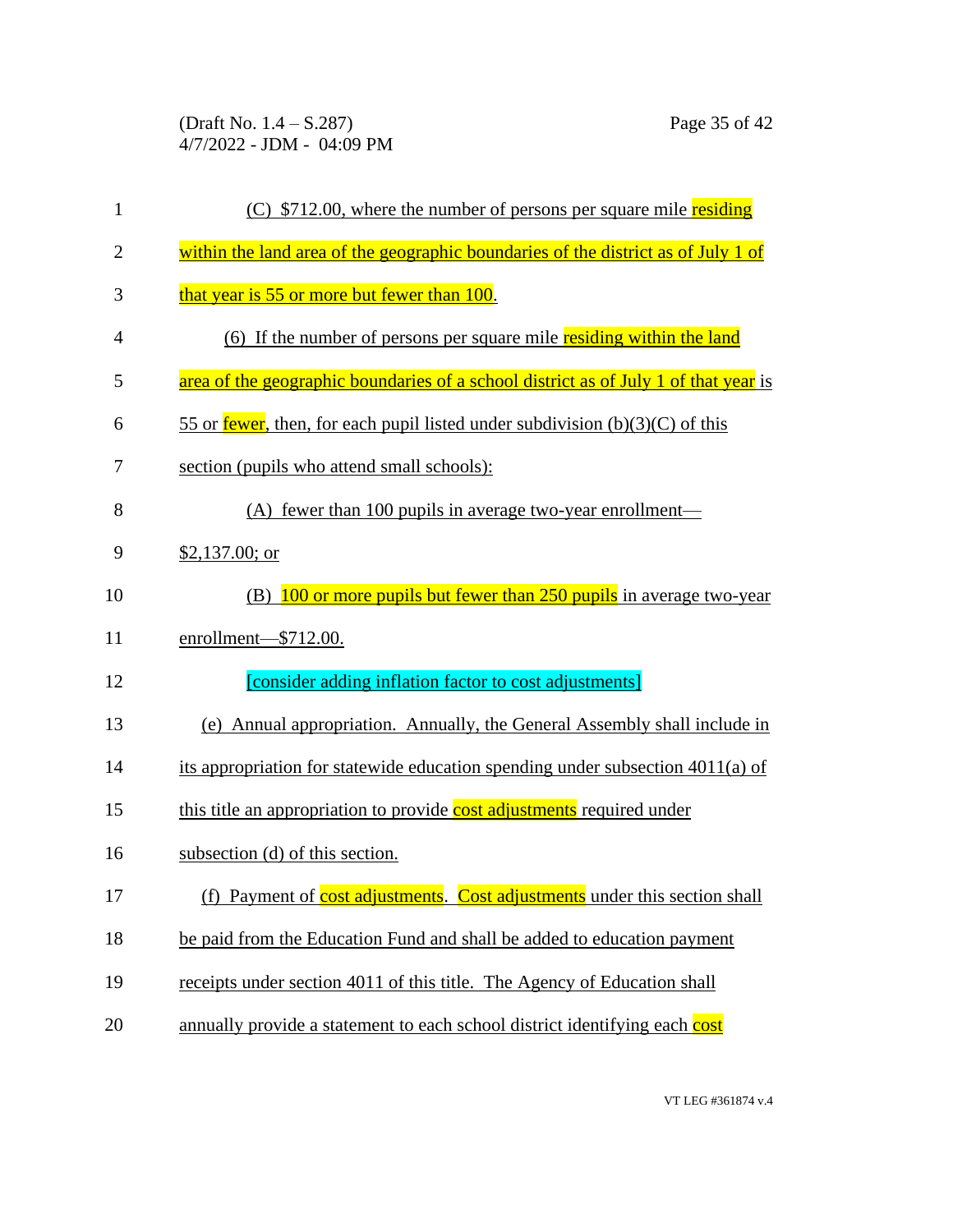(Draft No. 1.4 – S.287) Page 36 of 42 4/7/2022 - JDM - 04:09 PM

| $\mathbf{1}$   | adjustment and the amount attributable to, and basis for, each cost adjustment     |
|----------------|------------------------------------------------------------------------------------|
| $\overline{2}$ | category. [consider use of term "payment"]                                         |
| 3              | $(g)$ Updates to cost adjustments. It is the intention of the General              |
| $\overline{4}$ | Assembly to consider whether and how to update the cost adjustments under          |
| 5              | this section and transportation reimbursement under section 4016 of this title     |
| 6              | not less than every five years and, if they are updated, the implementation date   |
| 7              | for the updated cost adjustments and transportation reimbursement be delayed       |
| 8              | by a year in order to provide school districts with time to prepare their budgets. |
| 9              | Updates to the cost adjustments may include recalibration, recalculation,          |
| 10             | adding or eliminating cost adjustments, or any combination of these actions.       |
| 11             | Sec. 18. 16 V.S.A. § 4026 is amended to read:                                      |
| 12             | § 4026. EDUCATION FUND BUDGET STABILIZATION RESERVE;                               |
| 13             | <b>CREATION AND PURPOSE</b>                                                        |
| 14             | * * *                                                                              |
| 15             | (e) The enactment of this chapter and other provisions of the Equal                |
| 16             | Educational Opportunity Act of which it is a part have been premised upon          |
| 17             | estimates of balances of revenues to be raised and expenditures to be made         |
| 18             | under the act for such purposes as adjusted education spending payments, cost      |
| 19             | adjustments, categorical State support grants, provisions for property tax         |
| 20             | income sensitivity, payments in lieu of taxes, current use value appraisals, tax   |
| 21             | stabilization agreements, the stabilization reserve established by this section,   |
|                | VT LEG #361874 v.4                                                                 |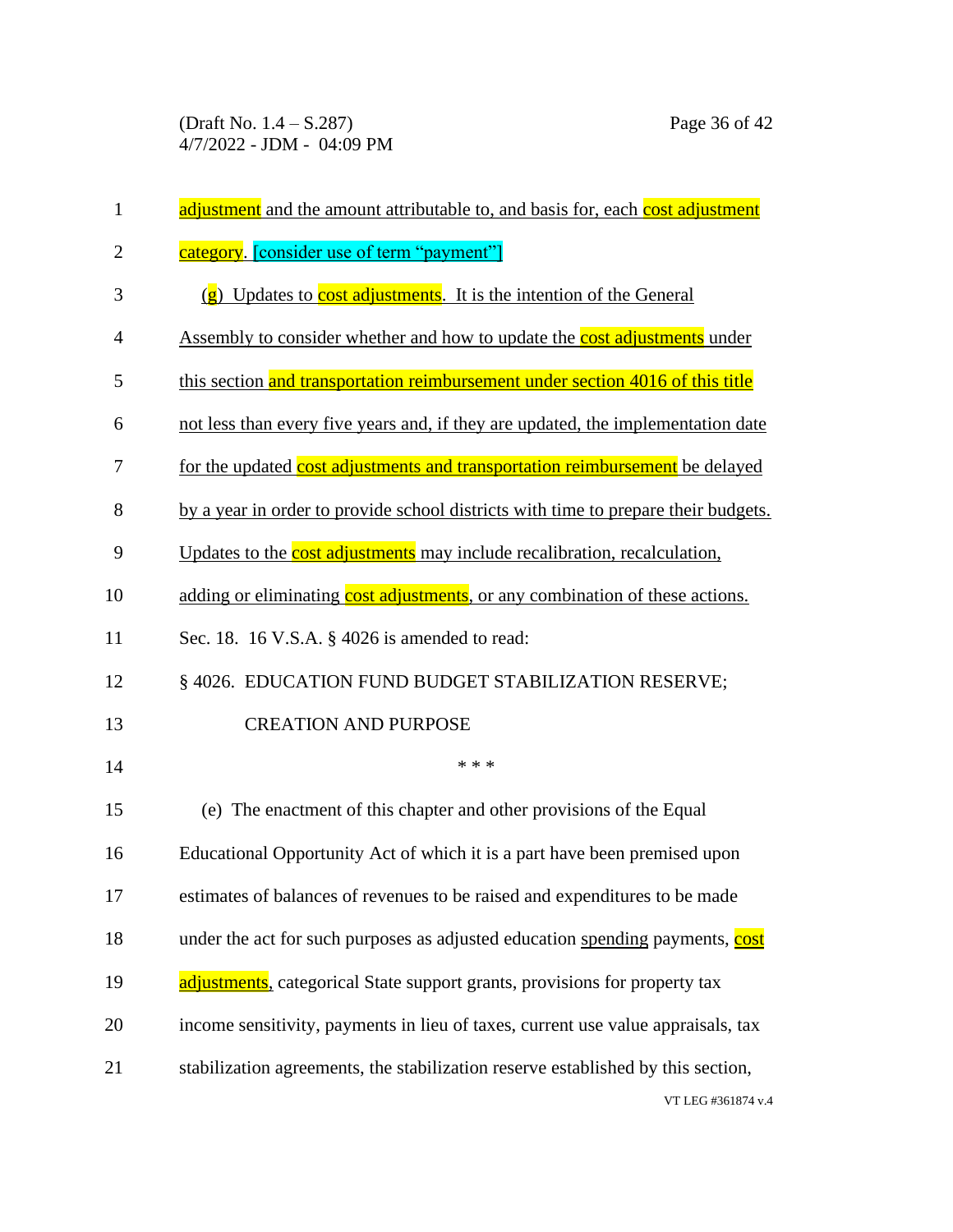### (Draft No. 1.4 – S.287) Page 37 of 42 4/7/2022 - JDM - 04:09 PM

| $\mathbf{1}$   | and for other purposes. If the stabilization reserve established under this    |  |
|----------------|--------------------------------------------------------------------------------|--|
| $\overline{2}$ | section should in any fiscal year be less than 5.0 percent of the prior fiscal |  |
| 3              | year's appropriations from the Education Fund, as defined in subsection (b) of |  |
| $\overline{4}$ | this section, the Joint Fiscal Committee shall review the information provided |  |
| 5              | pursuant to 32 V.S.A. § 5402b and provide the General Assembly its             |  |
| 6              | recommendations for change necessary to restore the stabilization reserve to   |  |
| 7              | the statutory level provided in subsection (b) of this section.                |  |
| 8              | Sec. 19. 16 V.S.A. § 4030(d) is amended to read:                               |  |
| 9              | § 4030. DATA SUBMISSION; CORRECTIONS                                           |  |
| 10             | (d) The Secretary shall not use data corrected due to an error submitted       |  |
| 11             | following the deadlines to recalculate the equalized pupil ratio under         |  |
| 12             | subdivision 4001(3) long-term membership under section 4010 of this title.     |  |
| 13             | The Secretary shall not adjust average daily membership counts if an error or  |  |
| 14             | change is reported more than three fiscal years following the date that the    |  |
| 15             | original data was due.                                                         |  |
| 16             | *** Conforming and Technical Changes to Titles 16 and 32; Effective July 1,    |  |
| 17             | $2028$ * * *                                                                   |  |
| 18             | Sec. 20. 16 V.S.A. § 1531 is amended to read:                                  |  |
| 19             | § 1531. RESPONSIBILITY OF STATE BOARD                                          |  |
| 20             | * * *                                                                          |  |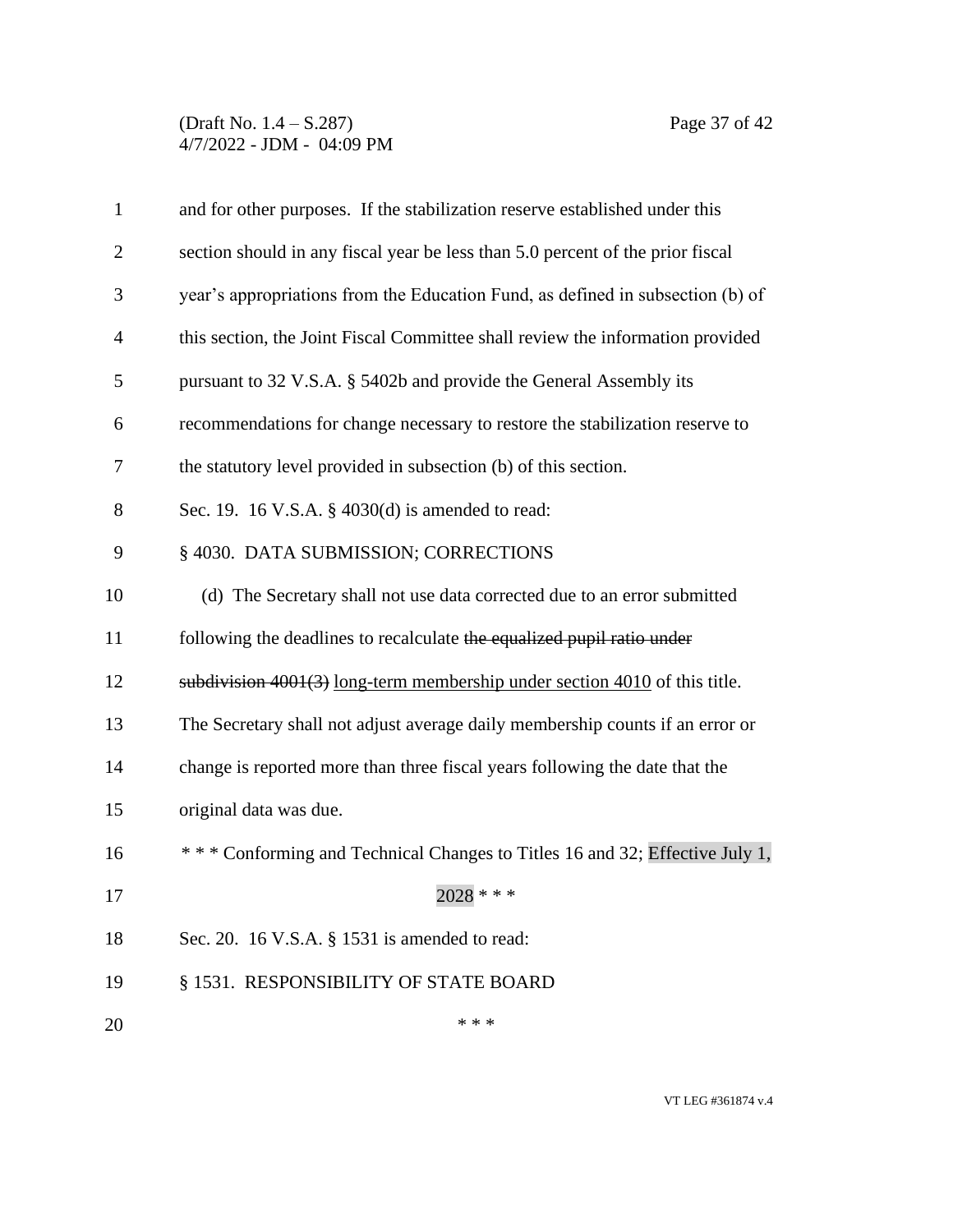### (Draft No. 1.4 – S.287) Page 38 of 42 4/7/2022 - JDM - 04:09 PM

| $\mathbf{1}$   | (c) For a school district that is geographically isolated from a Vermont            |  |
|----------------|-------------------------------------------------------------------------------------|--|
| $\overline{2}$ | career technical center, the State Board may approve a career technical center      |  |
| 3              | in another state as the career technical center that district students may attend.  |  |
| $\overline{4}$ | In this case, the school district shall receive transportation assistance pursuant  |  |
| 5              | to section 1563 of this title and tuition assistance pursuant to section subsection |  |
| 6              | $1561(c)$ of this title. Any student who is a resident in the Windham Southwest     |  |
| 7              | Supervisory Union and who is enrolled at public expense in the Charles H.           |  |
| 8              | McCann Technical School or the Franklin County Technical School shall be            |  |
| 9              | considered to be attending an approved career technical center in another state     |  |
| 10             | pursuant to this subsection, and, if the student is from a school district eligible |  |
| 11             | for a merger support grant pursuant to section 4015 of this title or a small        |  |
| 12             | school cost adjustment pursuant to section 4013 of this title, the student's full-  |  |
| 13             | time equivalency shall be computed according to time attending the school.          |  |
| 14             | Sec. 21. 16 V.S.A. § 1546 is amended to read:                                       |  |
| 15             | § 1546. COMPREHENSIVE HIGH SCHOOLS                                                  |  |
| 16             | * * *                                                                               |  |
| 17             | (c) Two or more comprehensive high schools for which the State Board has            |  |
| 18             | designated a service region shall be a career technical center for the purposes     |  |
| 19             | of accountability to the State Board under subchapter 2 of this chapter,            |  |
| 20             | responsibilities of the career technical center under subchapter 3 of this          |  |
| 21             | chapter, and receiving State financial assistance under subchapter 5 of this        |  |
|                | VT LEG #361874 v.4                                                                  |  |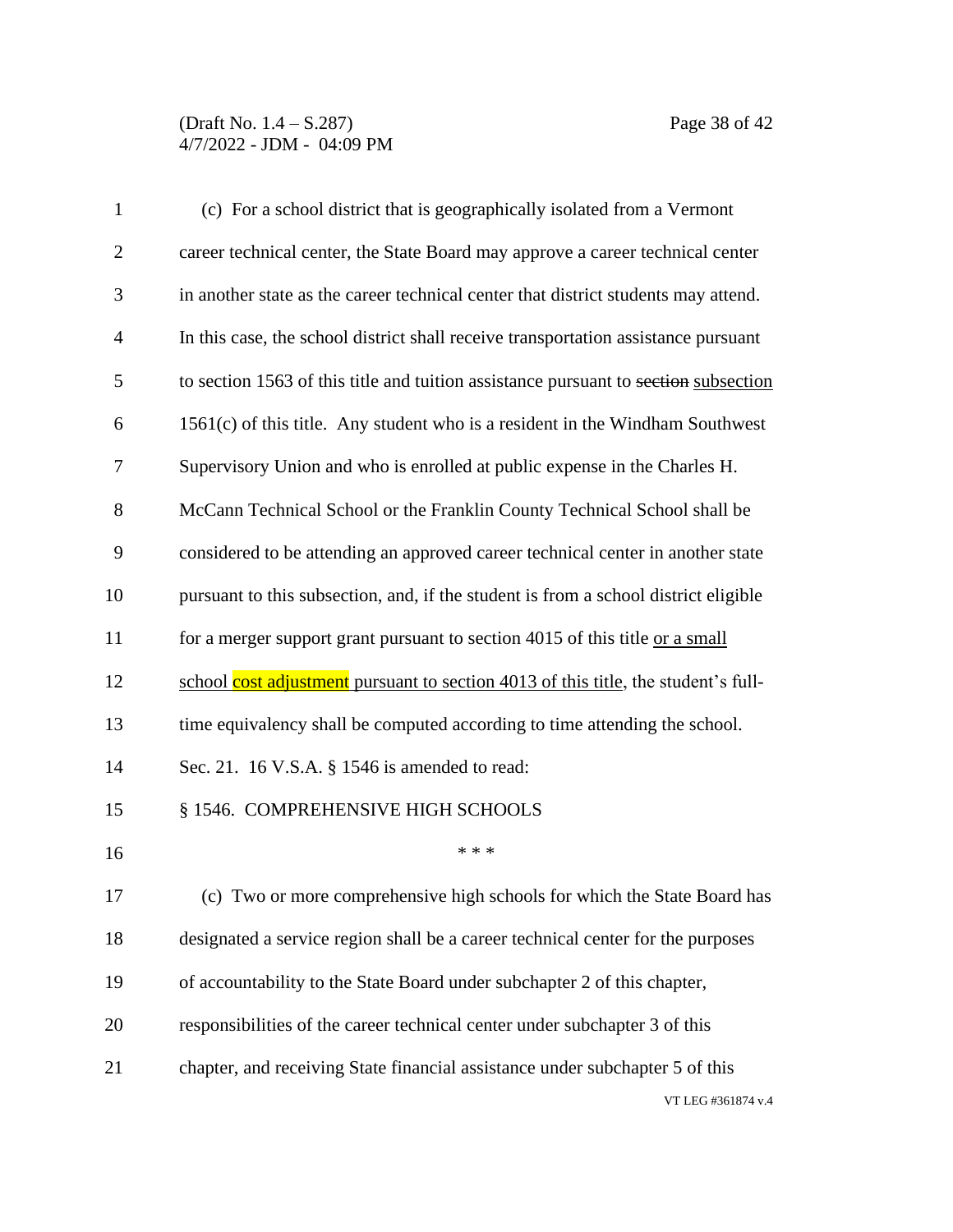(Draft No. 1.4 – S.287) Page 39 of 42 4/7/2022 - JDM - 04:09 PM

| $\mathbf{1}$   | chapter, excluding the per equalized pupil general State support grant under      |  |
|----------------|-----------------------------------------------------------------------------------|--|
| $\overline{2}$ | subsection 1561(b). The regional advisory board shall determine how funds         |  |
| 3              | received under subchapter 5 shall be distributed. A comprehensive high school     |  |
| 4              | aggrieved by a decision of the regional advisory board may appeal to the          |  |
| 5              | Secretary who, after opportunity for hearing, may affirm or modify the            |  |
| 6              | decision.                                                                         |  |
| 7              | Sec. 22. 32 V.S.A. § 5401 is amended to read:                                     |  |
| 8              | § 5401. DEFINITIONS                                                               |  |
| 9              | As used in this chapter:                                                          |  |
| 10             | * * *                                                                             |  |
| 11             | (13)(A) "Education property tax spending adjustment" means the                    |  |
| 12             | greater of one or a fraction in which the numerator is the district's per pupil   |  |
| 13             | education spending plus excess spending, per equalized pupil, for the school      |  |
| 14             | year, and the denominator is the property dollar equivalent yield for the school  |  |
| 15             | year, as defined in subdivision (15) of this section.                             |  |
| 16             | (B) "Education income tax spending adjustment" means the greater                  |  |
| 17             | of one or a fraction in which the numerator is the district's per pupil education |  |
| 18             | spending plus excess spending, per equalized pupil, for the school year, and the  |  |
| 19             | denominator is the income dollar equivalent yield for the school year, as         |  |
| 20             | defined in subdivision $(16)$ of this section.                                    |  |
| 21             | * * *                                                                             |  |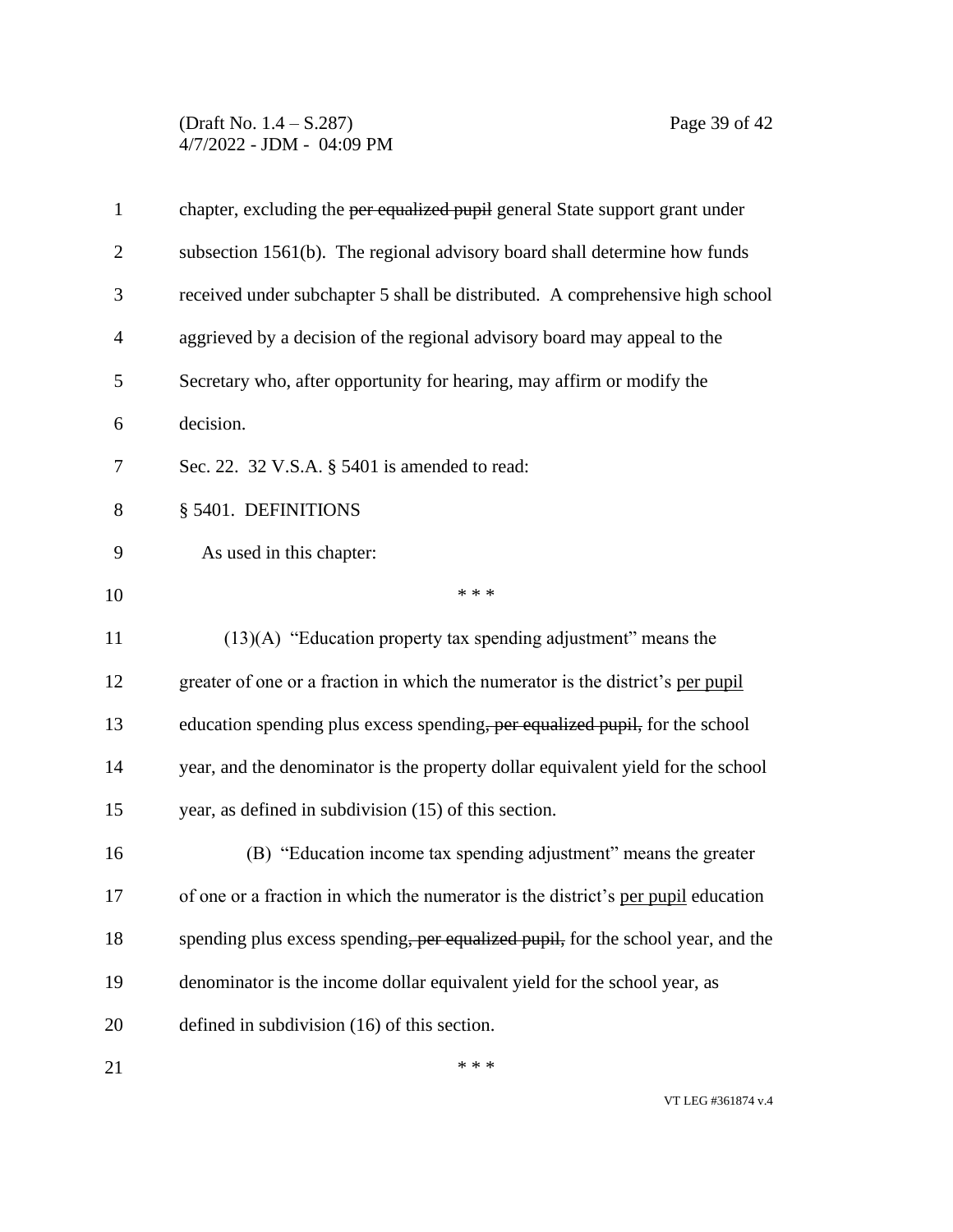### (Draft No. 1.4 – S.287) Page 40 of 42 4/7/2022 - JDM - 04:09 PM

| $\mathbf{1}$   | (15) "Property dollar equivalent yield" means the amount of per pupil             |  |
|----------------|-----------------------------------------------------------------------------------|--|
| $\overline{2}$ | education spending per equalized pupil that would result if the homestead tax     |  |
| 3              | rate were \$1.00 per \$100.00 of equalized education property value, and the      |  |
| $\overline{4}$ | statutory reserves under 16 V.S.A. § 4026 and section 5402b of this title were    |  |
| 5              | maintained.                                                                       |  |
| 6              | (16) "Income dollar equivalent yield" means the amount of per pupil               |  |
| 7              | education spending per equalized pupil that would result if the income            |  |
| 8              | percentage in subdivision $6066(a)(2)$ of this title were 2.0 percent, and the    |  |
| 9              | statutory reserves under 16 V.S.A. § 4026 and section 5402b of this title were    |  |
| 10             | maintained.                                                                       |  |
| 11             | Sec. 23. 32 V.S.A. § 5402(e) is amended to read:                                  |  |
| 12             | (e) The Commissioner of Taxes shall determine a homestead education tax           |  |
| 13             | rate for each municipality that is a member of a union or unified union school    |  |
| 14             | district as follows:                                                              |  |
| 15             | (1) For a municipality that is a member of a unified union school                 |  |
| 16             | district, use the base rate determined under subdivision $(a)(2)$ of this section |  |
| 17             | and a spending adjustment under subdivision $5401(13)$ of this title based upon   |  |
| 18             | the per pupil education spending per equalized pupil of the unified union.        |  |
| 19             | (2) For a municipality that is a member of a union school district:               |  |
| 20             | (A) Determine the municipal district homestead tax rate using the                 |  |
| 21             | base rate determined under subdivision $(a)(2)$ of this section and a spending    |  |
|                | VT LEG #361874 v.4                                                                |  |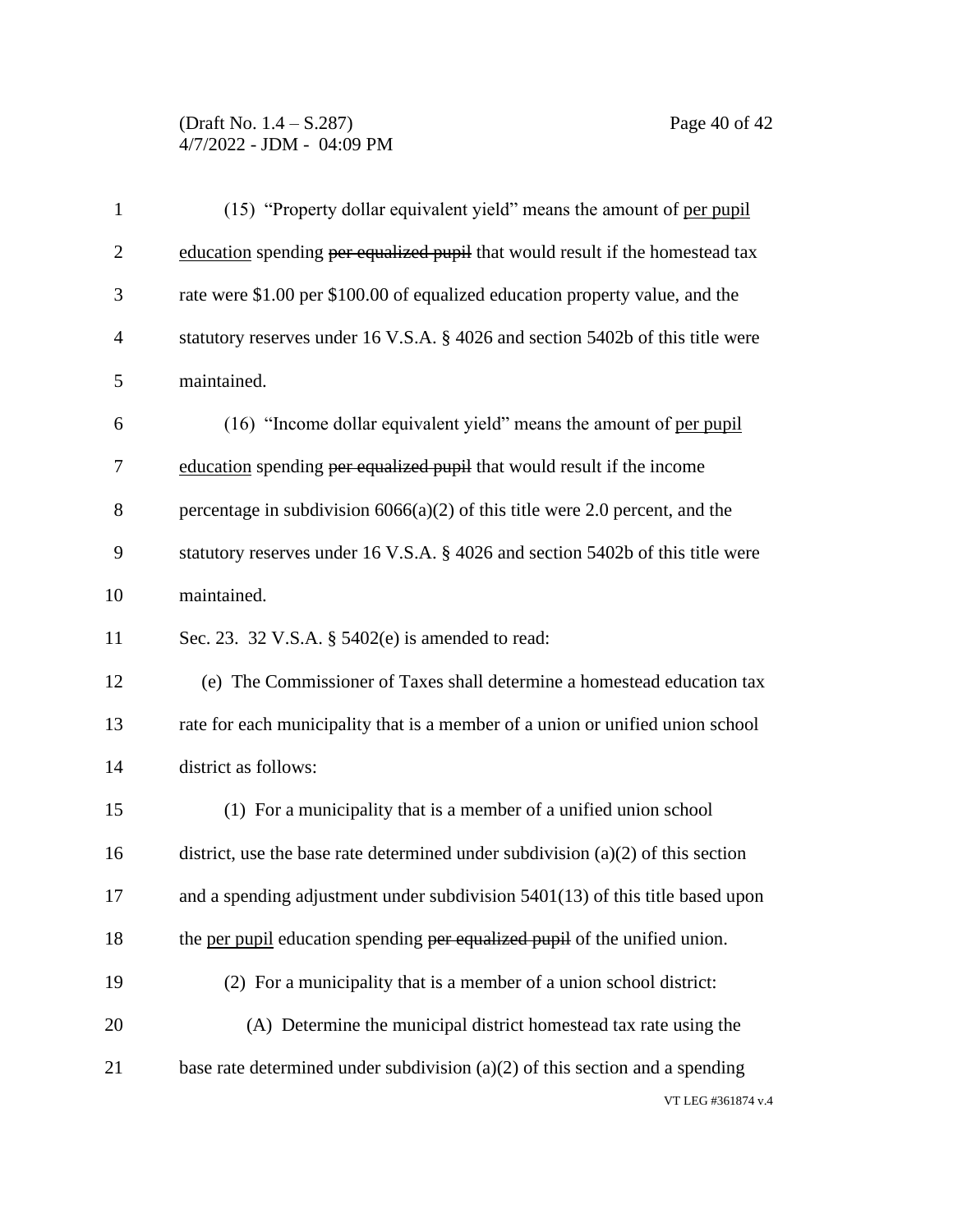### (Draft No. 1.4 – S.287) Page 41 of 42 4/7/2022 - JDM - 04:09 PM

| $\mathbf{1}$   | adjustment under subdivision 5401(13) of this title based on the per pupil     |  |
|----------------|--------------------------------------------------------------------------------|--|
| $\overline{2}$ | education spending per total equalized pupil in the municipality who attends a |  |
| 3              | school other than the union school.                                            |  |
| $\overline{4}$ | (B) Determine the union district homestead tax rate using the base             |  |
| 5              | rate determined under subdivision $(a)(2)$ of this section and a spending      |  |
| 6              | adjustment under subdivision $5401(13)$ of this title based on the per pupil   |  |
| 7              | education spending per equalized pupil of the union school district.           |  |
| 8              | (C) Determine a combined homestead tax rate by calculating the                 |  |
| 9              | weighted average of the rates determined under subdivisions (A) and (B) of     |  |
| 10             | this subdivision (2), with weighting based upon the ratio of union school per  |  |
| 11             | pupil equalized pupils from the member municipality to total equalized pupils  |  |
| 12             | of the member municipality; and the ratio of equalized pupils attending a      |  |
| 13             | school other than the union school to total equalized pupils of the member     |  |
| 14             | municipality. Total equalized pupils of the member municipality is based on    |  |
| 15             | the number of pupils who are legal residents of the municipality and attending |  |
| 16             | school at public expense. If necessary, the Commissioner may adopt a rule to   |  |
| 17             | clarify and facilitate implementation of this subsection (e).                  |  |
| 18             | *** Effective Dates ***                                                        |  |
| 19             | Sec. 24. EFFECTIVE DATES                                                       |  |
| 20             | [to be updated as draft progresses; see reader assistance for effective dates] |  |
| 21             |                                                                                |  |
|                |                                                                                |  |